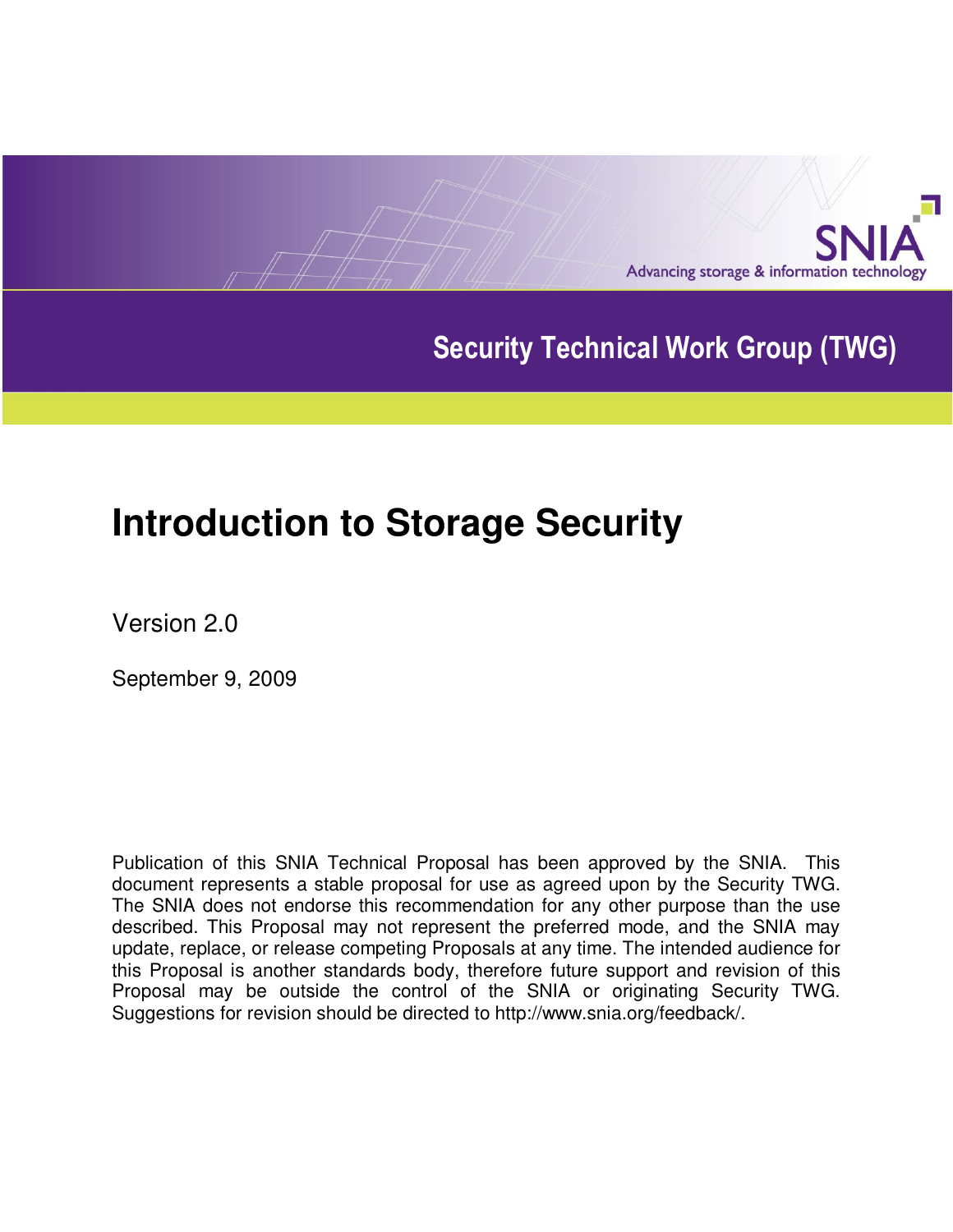

The SNIA hereby grants permission for individuals to use this document for personal use only, and for corporations and other business entities to use this document for internal use only (including internal copying, distribution, and display) provided that:

- 1. Any text, diagram, chart, table or definition reproduced must be reproduced in its entirety with no alteration, and,
- 2. Any document, printed or electronic, in which material from this document (or any portion hereof) is reproduced must acknowledge the SNIA copyright on that material, and must credit the SNIA for granting permission for its reuse.

Other than as explicitly provided above, you may not make any commercial use of this document, sell any or this entire document, or distribute this document to third parties. All rights not explicitly granted are expressly reserved to SNIA.

Permission to use this document for purposes other than those enumerated above may be requested by e-mailing tcmd@snia.org please include the identity of the requesting individual and/or company and a brief description of the purpose, nature, and scope of the requested use.

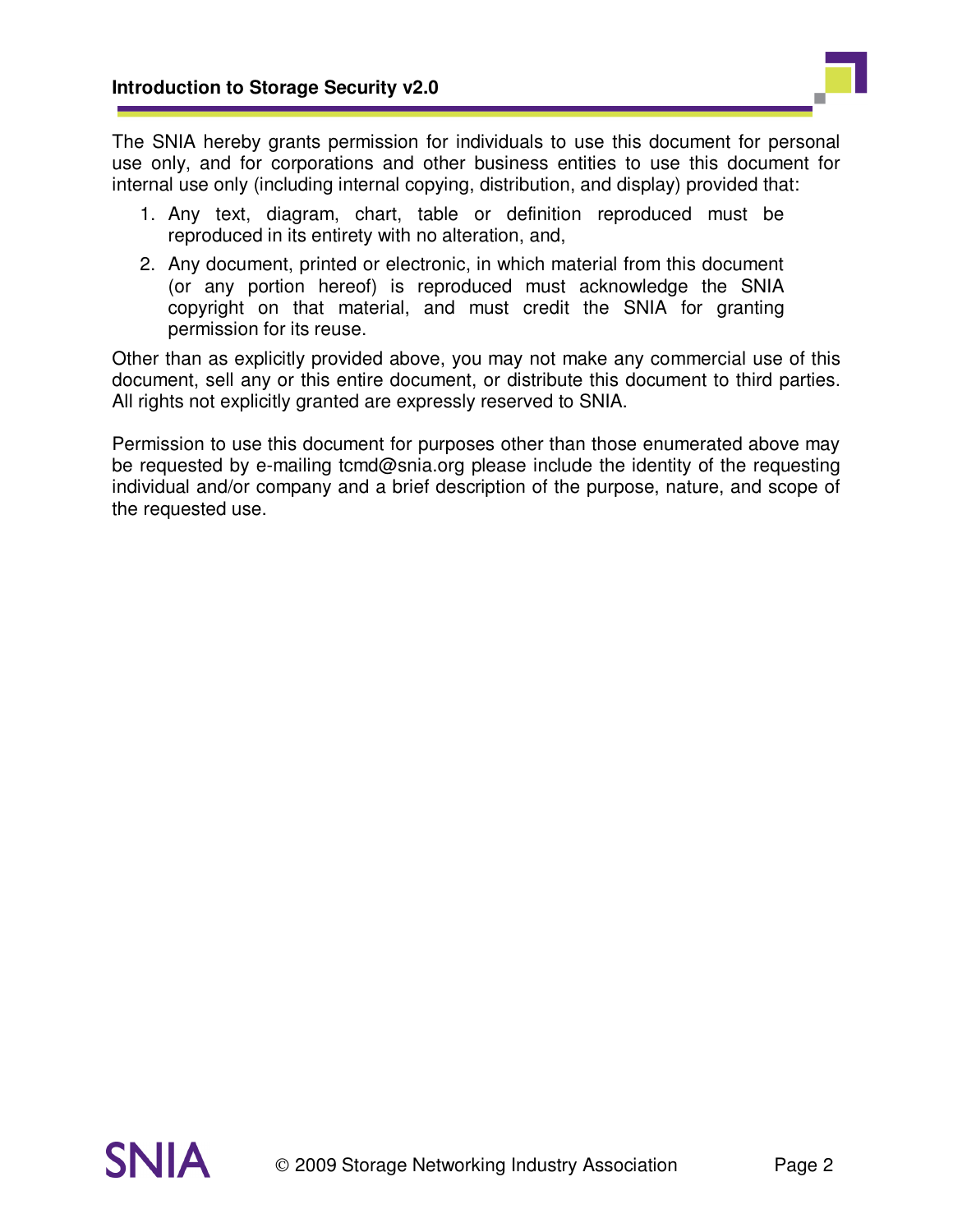

# **Revision History**

| <b>Revision</b> | Date     | <b>Sections</b> | Originator:         | <b>Comments</b>                |
|-----------------|----------|-----------------|---------------------|--------------------------------|
| 1.0             | 9/4/2008 | All             | <b>Eric Hibbard</b> | <b>Initial SNIA Whitepaper</b> |
| 2.0             | 9/8/2009 | All             | <b>Eric Hibbard</b> | <b>Major rewrite</b>           |
|                 |          |                 |                     |                                |
|                 |          |                 |                     |                                |
|                 |          |                 |                     |                                |

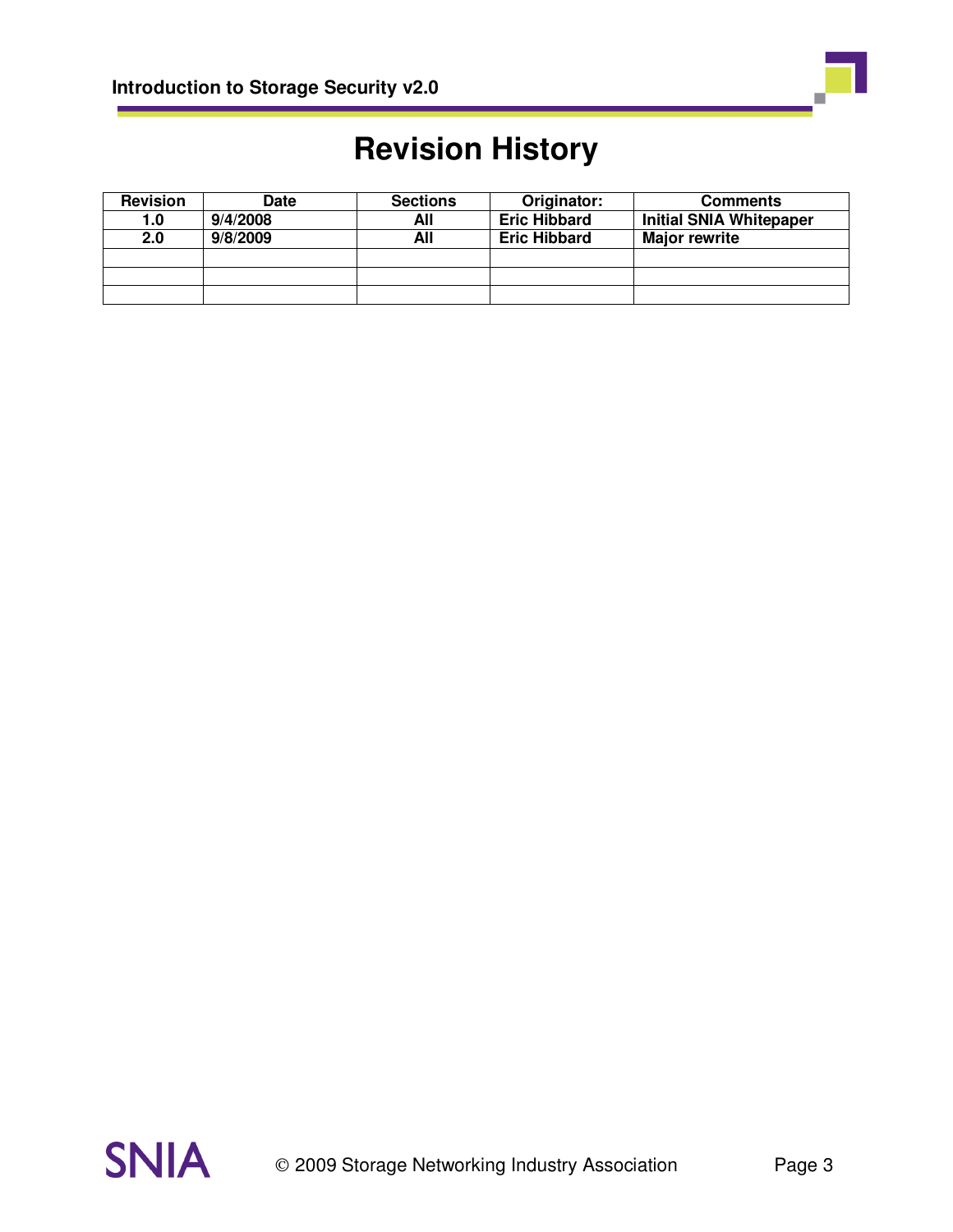

# **Table of Contents**

| 3.3 Risk-Risk-Risk. |  |
|---------------------|--|
|                     |  |
|                     |  |
|                     |  |
|                     |  |
|                     |  |
|                     |  |
|                     |  |
|                     |  |
|                     |  |
|                     |  |
|                     |  |
|                     |  |
|                     |  |
|                     |  |
|                     |  |
|                     |  |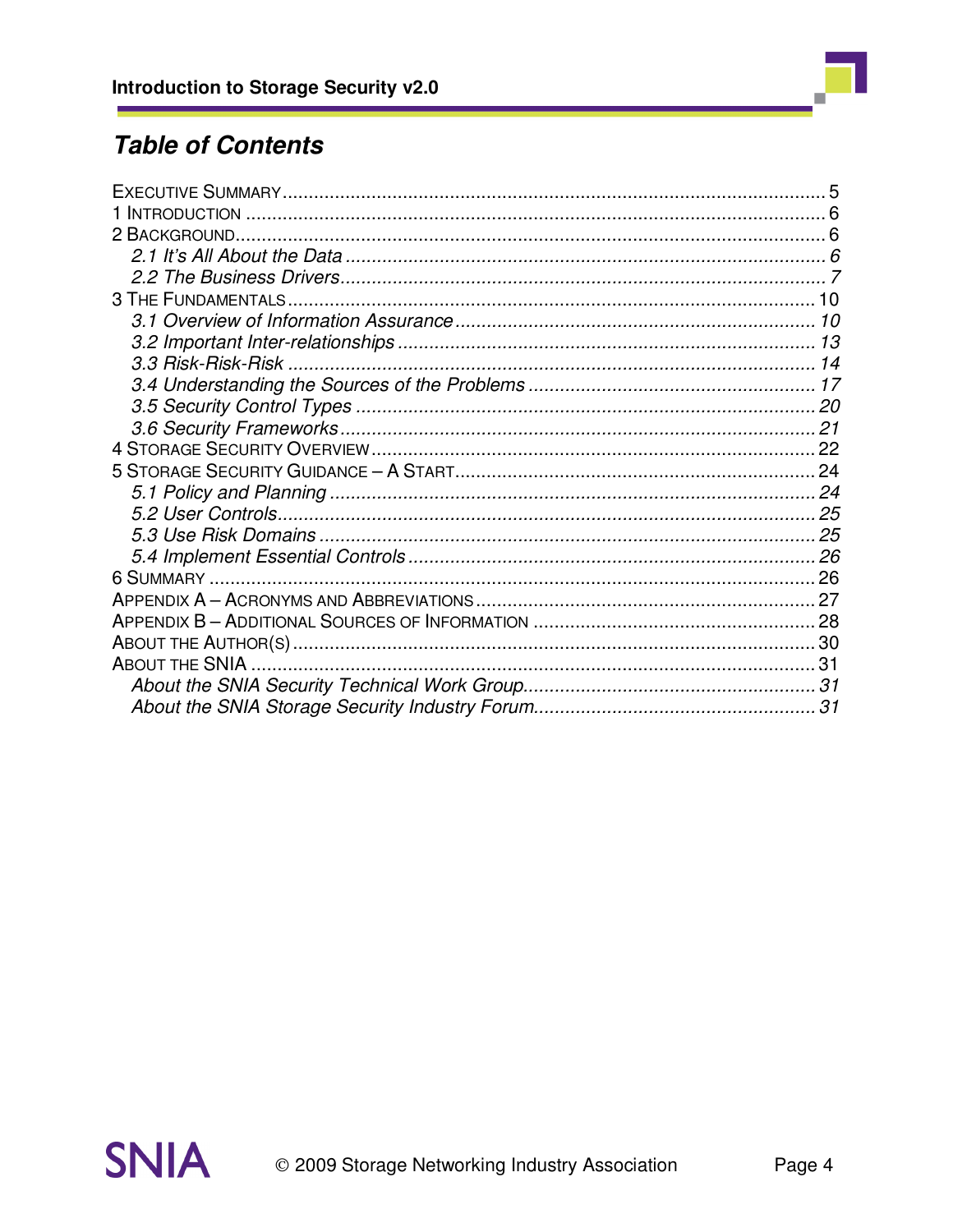

# **Executive Summary**

Many organizations face the challenge of implementing protection and data security measures to meet a wide range of requirements that lie beyond regulatory compliance. Security professionals daily face the challenge of securing the application, compute and network environment while audit professionals are charged with verifying their success. Too often storage security has slipped under their radar because limited familiarity with the technology. Storage managers and administrators may be confronting these issues and technologies for the first time. This whitepaper highlights the basics of identifying key business drivers for data security, describes threats and attacks, summarizes security concepts and relationships, and then describes what constitutes storage security.

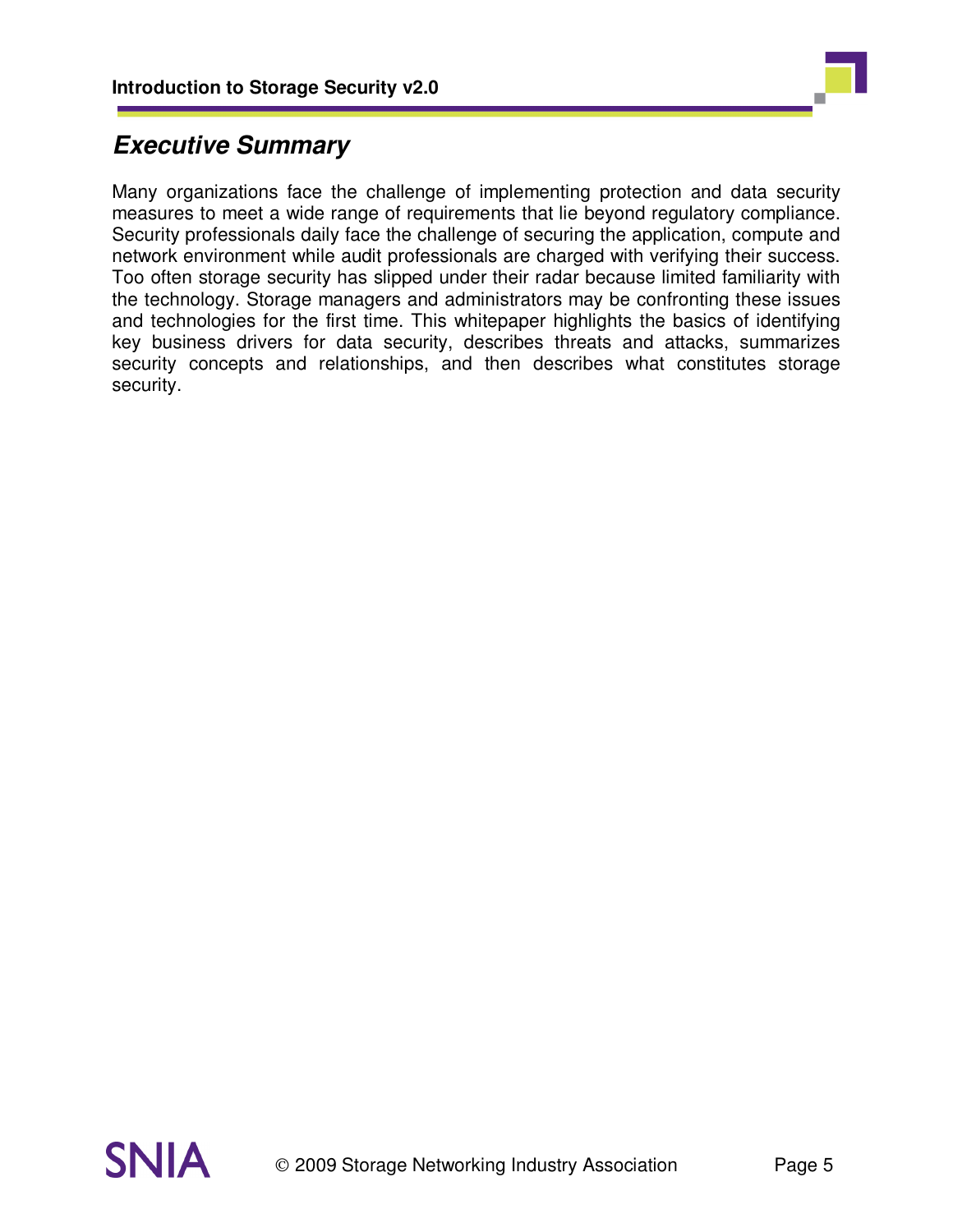

# **1 Introduction**

Most organizations are extremely dependent on digital information, which is processed electronically, and transferred on local and public networks. Within these organizations, many tasks performed are simply not possible without information and communications technology (ICT), while others can only be partially performed without ICT (i.e., many enterprises are totally reliant on the correct functioning of their ICT assets). As society as a whole becomes more dependent on ICT and digital assets, the social impact of the failure of ICT resources ceases to be an inconvenience and begins to take on the character of a disaster.

Few other elements of the ICT infrastructure have a more important relationship with data than that of storage systems and ecosystems – they are the repository. They may also be the last line of defense against an adversary, but only if storage managers and administrators invest the time and effort to implement and activate the available storage security controls.

This whitepaper has a broad target audience – basically anyone who needs to understand the fundamentals associated with storage security. It starts by providing some key background information on the types of data that should be protected along with drivers for why this data should be protected. Next, it summarizes important information assurance and security concepts, with a particular emphasis on risk. The whitepaper continues with a characterization of storage security and wraps up with some practicle guidance an organization can use to start its storage security program.

# **2 Background**

This section outlines basic ways to identify and characterize the data that needs protection and why this data must be protected.

### **2.1 It's All About the Data**

While data are becoming increasingly precious assets for both organizations and individuals, there are no global or national practice standards that can be used to categorize the sensitivity and value of data beyond the following:

- personal, private information (including personally identifiable information or PII)
- business information
- national security (both classified and unclassified) information

Data classification is a simple concept. It is a scheme by which the organization assigns a level of sensitivity to each piece of information that it owns and maintains. Although the existence of and adherence to a formal data classification scheme is one of the foundational elements of an information security program, many organizations--even

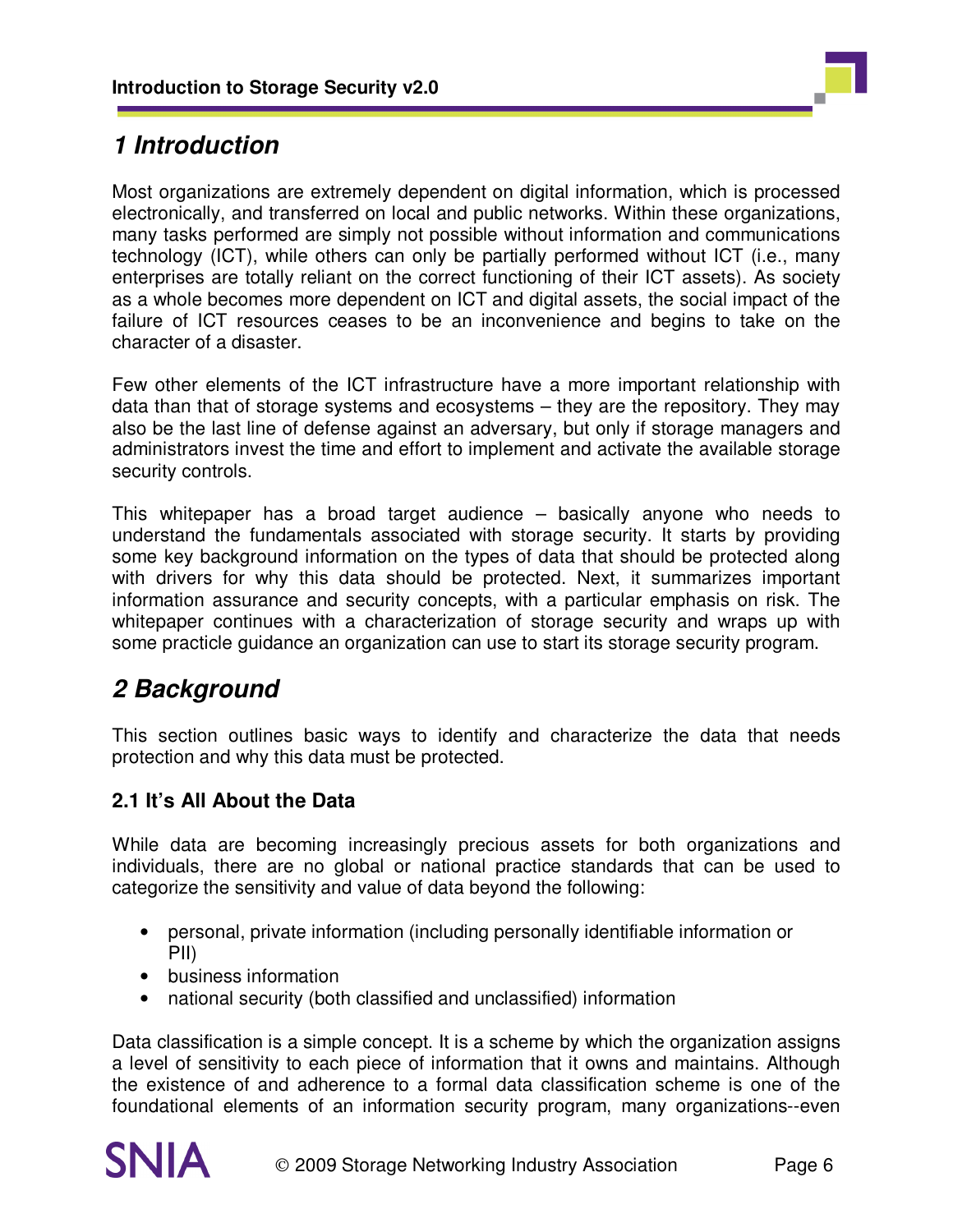

those that profess a strong commitment to protecting company and customer information--fail to implement data classification. Common reasons include waiting for a scheme that is perfect in theory (but not practical), cost, and lack of organizational will to drive a data classification program through to full implementation.

Properly valuing of data and categorizing based on sensitivity helps to avoid both under and over protection. Over protection increases costs without accompanying value while under protection increases the likelihood of loss or compromise, which can impact both overall profitability as well as competitiveness. One should generally protect data:

- 1) that is worthy of protection,
- 2) in proportional to its value, and
- 3) only for its useful lifetime.

As an example, consider the following data security classification scheme:

- **Public**  Minimally sensitive data that is useful to corporate affiliates and the general public with a need to know; the protection of data is at the discretion of the custodian (per corporate policy). Examples include, building maps as well as business contact data in a directory.
- **Sensitive** Moderately sensitive data that is useful to corporate employees and non-employees with a business need to know; the protection of data is covered by corporate policy and contracts. Examples include, information in non-disclosure agreements, research details, most financial transactions.
- **Restricted** Highly sensitive data that is available to approveonly d individuals with designated access rights and signed non-disclosure agreements; the protection of data is covered by law. Examples include, medical records, non-public research data, most PII, and contracts.

It is important to use only a few data security classifications in order to keep the classification process manageable. Also, an organization can ease into its security classification activity by starting with "most sensitive" and "highest value". Finally, a good data classification scheme should include a time-element, to allow a piece of information to change its status on a certain date (for example, when data becomes public).

### **2.2 The Business Drivers**

Organizations that proactively address their data protection and data security needs can realize tangible benefits in the form of increased customer trust, reduced losses due to fraud and theft, and competitive advantage while competitors are distracted with their own reactive security initiatives. Unfortunately, data security is not viewed as a business enabling capability by most organizations. Instead, it is often viewed similar to insurance; i.e, something an organization must have in order to preserve its viability. Consequently, the business drivers for data security tend to be defensive and reactive in nature.

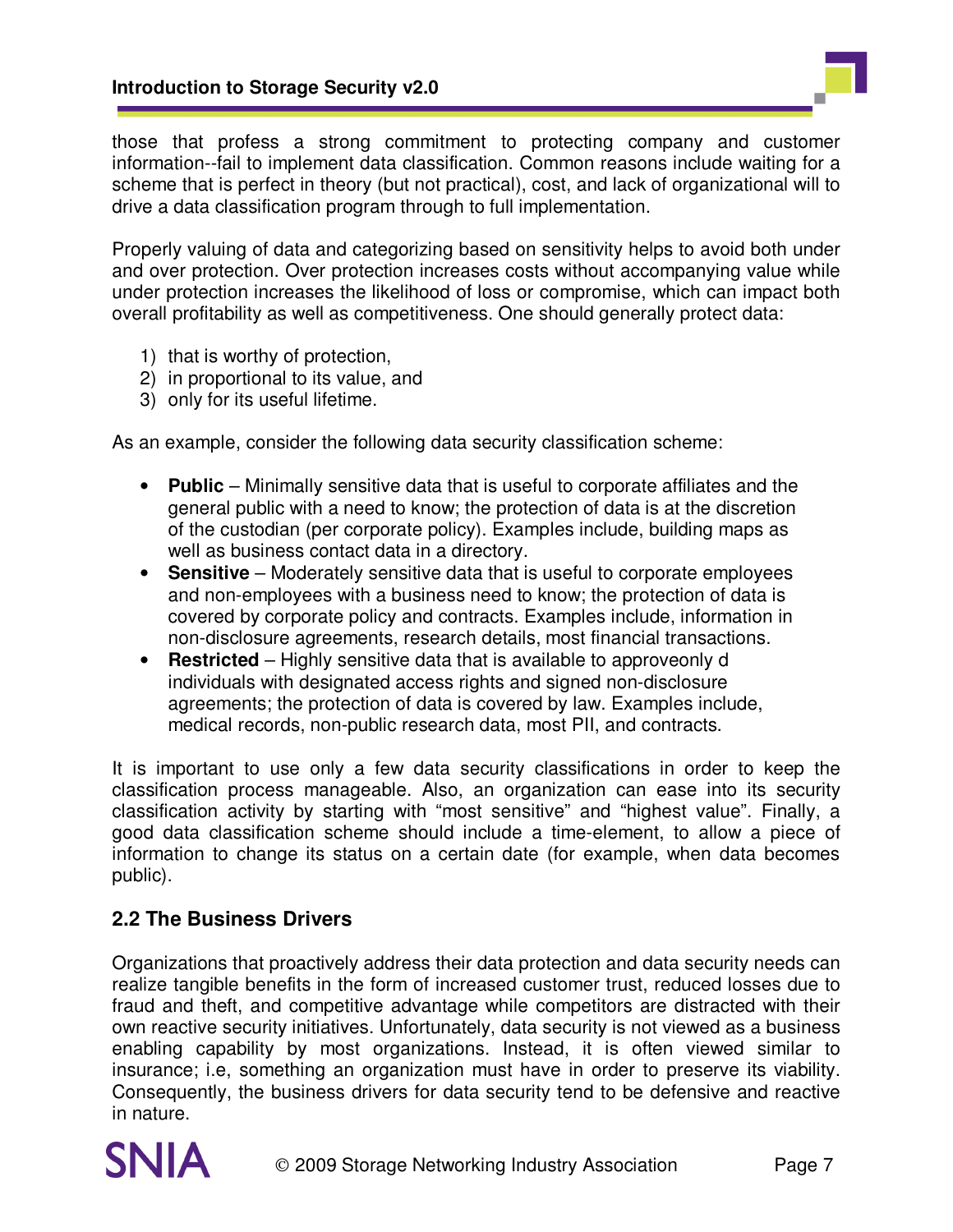The Storage Network Industry Association (SNIA) has identified the following business drivers associated with data security:

- **Theft Prevention** Threats of insider larceny, industrial espionage, and organized crime exploitation are on the rise. Perpetrators are often faced with poor defenses, potentially high rewards, and light penalties if caught. Increasingly, perpetrators target specific victims as noted by the 2008 CSI/FBI report<sup>1</sup>. Data security may provide enough of a deterrent that it prevents the crime altogether or makes it less rewarding.
- **Prevention of Unauthorized Disclosure** Increasingly, data protection and privacy regulations are holding firms accountable for safeguarding their data. The unauthorized (whether intentional or accidental) disclosure of regulated data (customer records, trade secrets, business information) has resulted in serious embarrassment, significant inconveniences and harsh penalties to organizations that do not exercise appropriate due diligence and care. This trend is expected to continue with increasingly severe penalties and an expanding scope of the types of data that are explicitly regulated.
- **Prevention of Data Tampering**  Whether for purposes of theft, blackmail, deception, or malicious destruction, unauthorized modifications to data can lead to substantial financial losses and criminal prosecution under laws such as the Sarbanes-Oxley Act (SOX) if it involves financial information. An equally insidious possibility occurs in the form of a successful attack with inconclusive evidence of tampering (data may or may not have been modified) that erodes confidence in the integrity of the data.
- **Prevention of Accidental Corruption/Destruction** Increased complexity within ICT, flat or declining budgets, expanding workloads, limited expertise, and inadequate training combine to increase the likelihood of human error. Something as simple as adding a switch to a live storage network could result in a complete network outage or corruption of data in-flight if the appropriate precautions have not been taken. Mistakes within storage ecosystems can have catastrophic impacts because this is where data resides.
- **Accountability** Corporate officers are being held to higher standards of accountability. For example, the SOX in the U.S. makes these executives explicitly responsible for establishing, evaluating, and monitoring the effectiveness of internal controls over financial reporting. ICT lies at the foundation of an effective system of internal controls over the data used in financial reporting. These controls should include separation of duties and enforcement of least privilege policies.
- **Authenticity** As more and more digital records are created, modified, processed, archived, and ultimately destroyed there is a need to demonstrate the authenticity of some of this data at each stage in its lifecycle. To establish

<sup>&</sup>lt;sup>1</sup> 2008 CSI Computer Crime & Security Survey, Robert Richardson, 2008, GoCSI.com

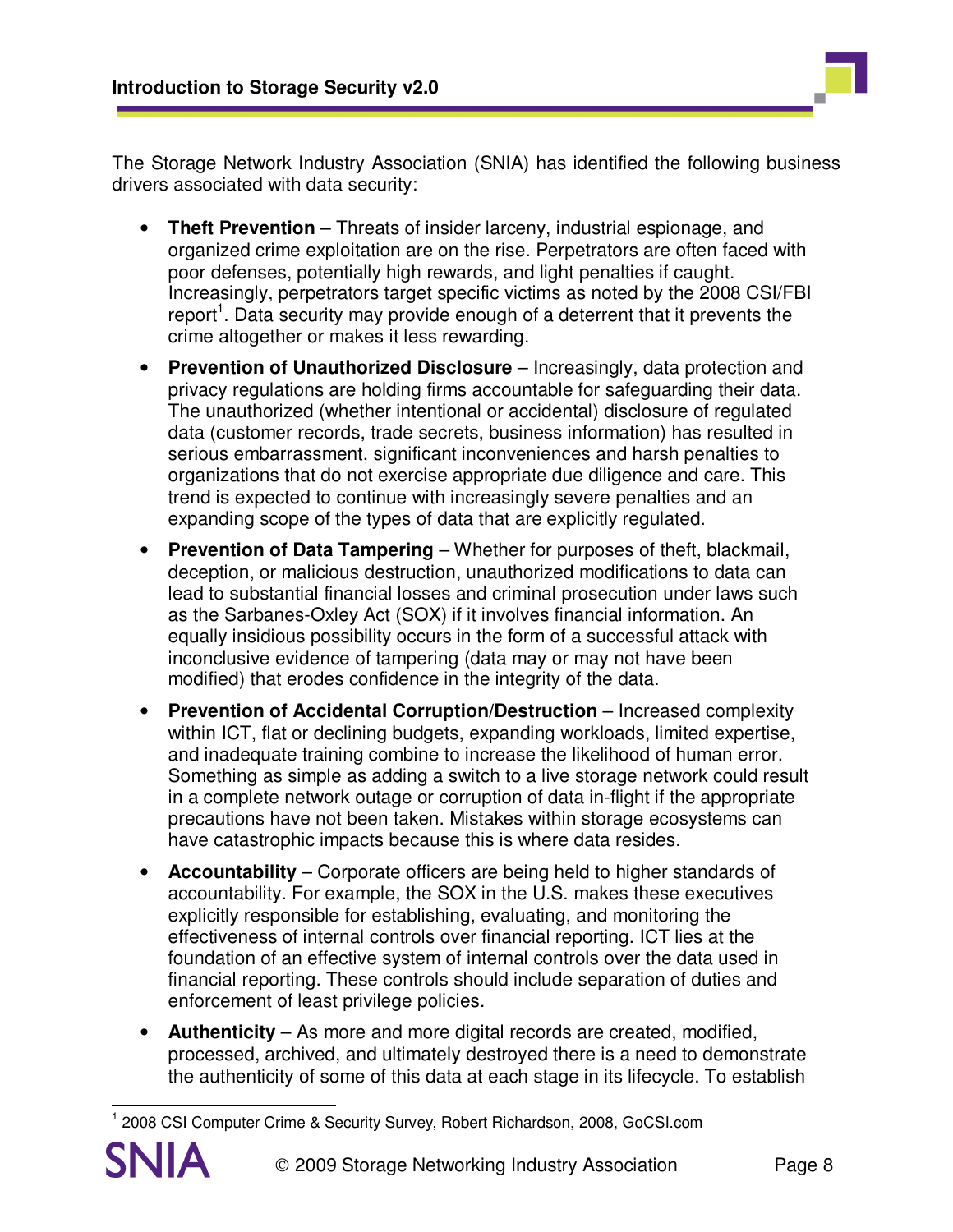

the authenticity of data, additional information (metadata) such as cryptographic hashes and secure timestamps as well as data provenance information like transaction/change logs and conversion records must be maintained.

- **Verifiable Transactions** While identification, authentication and authorization are usually considered to be technologies primarily directed at controlling who can do what to which data, they can also play a role in tracing responsibility for transactions that change sensitive data values. To fulfill this role, technologies and procedures must be strengthened to assure adequate traceability and non-repudiation of transactions. The associated records should meet the standards required for acceptance as evidence in legal proceedings.
- **Business Continuity<sup>2</sup>** For many organizations, the availability of business critical data along with the applications and services they support is of paramount importance. Thus, substantial resources have been dedicated to ensuring continuity of business operations in the face of limited disruption events (system failures, hacker attacks, denial of service attacks, and operator errors) and "smoking crater" events. Storage technology already figures heavily into these solutions and is expected to play an even more dominant role in the future.
- **Regulatory and Legal Compliance** At a basic level, compliance is the state of being in accordance with specified requirements, and for many organizations, compliance is the top business driver for data and ICT infrastructure security investments<sup>3</sup>. However, regulatory and legal requirements rarely include enough specificity to determine whether the data handling and ICT infrastructure operations and outcomes are compliant without some degree of interpretation and "reading between the lines". For example, new requirements for retention of electronic records have been mandated in both statutory and regulatory law during the last decade. The preservation of legal, medical, and enterprise data in digital form, previously a concern in sound administration of the business, has become a legal necessity that confronts the networked storage industry with both challenges and rich opportunities.

How effective a particular security technology, product or solution succeeds in helping an organization address these business drivers will determine its acceptance. The converse is also true: solutions without demonstratable links to these business drivers are likely to be rejected or go unused.

 $3$  NOTE: Compliance may be the bogeyman you use to get the budget but IT DOES NOT have anything to do with whether you are "secure" or not.



 $2$  Some organizations do their planning in terms of discrete phases (incident detection and response, disaster recovery and business continuity) but for purposes of this document, we will consider business continuity as a continuum of planning and process to assure critical business operations in the face of adverse conditions and events.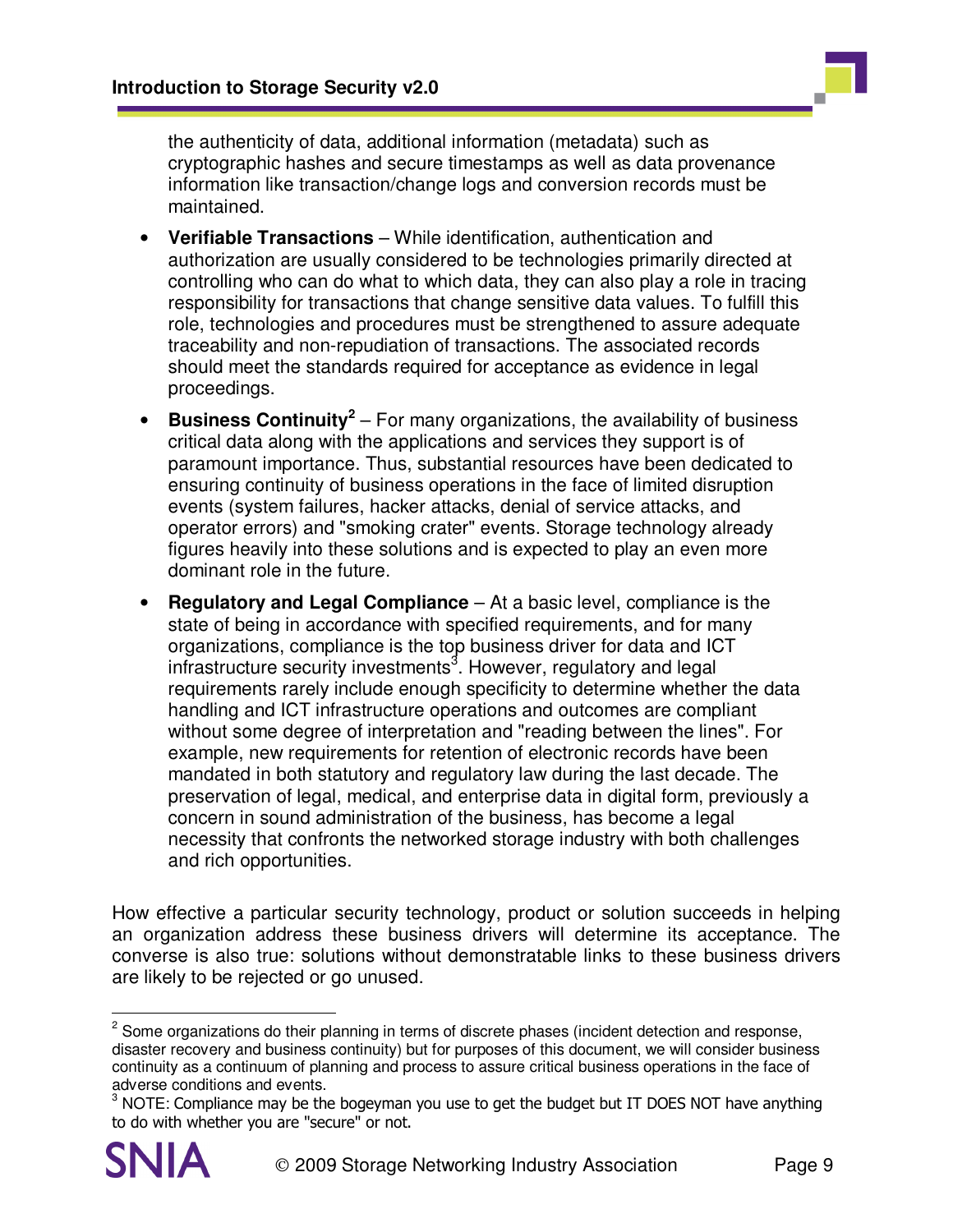

# **3 The Fundamentals**

This section covers the basic concepts that storage security relies upon. Readers who are familiar with information assurance or information security will find little new material here.

### **3.1 Overview of Information Assurance**

Information assurance<sup>4</sup> defines and applies a collection of policies, standards, methodologies, services, and mechanisms to maintain mission integrity with respect to people, process, technology, information, and supporting infrastructure. Information assurance includes the following core principles:<sup>5</sup>

- **Confidentiality** ensures the disclosure of information only to those persons with authority to see it
- **Integrity** ensures that information remains in its original form; information remains true to the creators intent
- **Availability** information or information resource is ready for use within stated operational parameters
- **Possession** information or information resource remains in the custody of authorized personnel
- **Authenticity** information or information resources conforms to reality; it is not misrepresented as something it is not
- **Utility** information is fit for a purpose and in a usable state
- **Privacy** ensures the protection of personal information from observation or intrusion as well as adherence to relevant privacy compliances
- **Authorized Use** ensures cost-incurring services are available only to authorized personnel
- **Nonrepudiation** ensures the originator of a message or transaction may not later deny action

Another way of viewing Information Assurance is information security versus information dependability (see Figure 1).

<sup>&</sup>lt;sup>5</sup> Information Assurance Architecture, Keith D. Willett, 2008, CRC Press, ISBN: 978-0-8493-8067-9



l.

<sup>&</sup>lt;sup>4</sup> The SNIA Dictionary defines information assurance as measures that protect and defend information and information systems by ensuring their availability, integrity, authentication, confidentiality, and nonrepudiation. It further states, that information assurance encompasses system reliability and strategic risk management, and includes providing for restoration of information systems using protection, detection, and reaction capabilities. For the purposes of this document, information assurance has an expanded scope that spans both data security and data protection.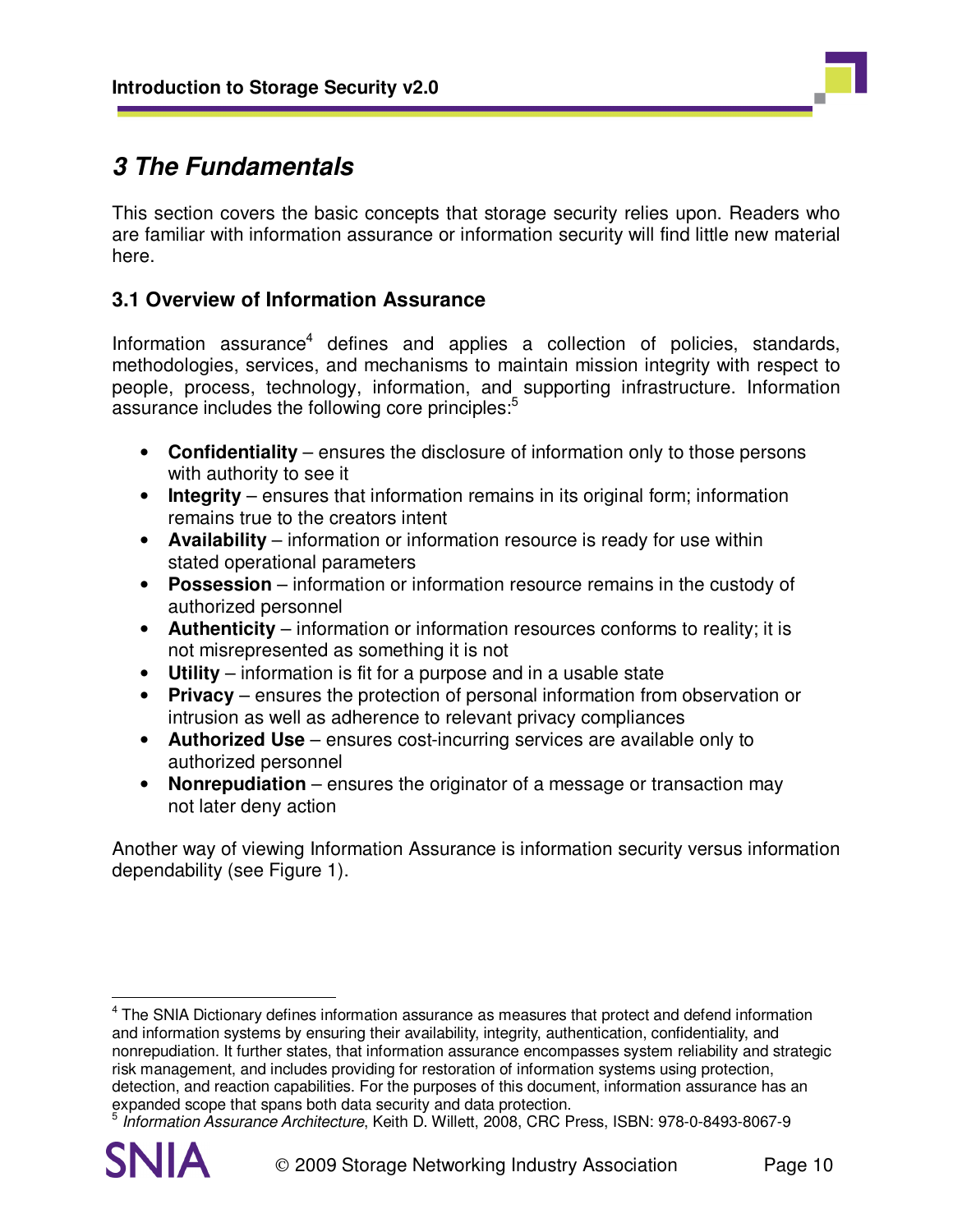

### **Figure 1. Information Security & Dependability<sup>6</sup>**

When some form of data protection or data security is required, a range of security services can be brought to bear. The National Security Agency's (NSA) Information Assurance Technical Framework (IATF) identifies the following as the primary security services areas:

- **Access Control** Assuring that networked resources and data are usable only by authorized entities and that data is protected from unauthorized disclosure or modification. It also includes resource control, for example, preventing logon to local workstation equipment or limiting use of remote access. Access control mechanisms are fundamental measures which may be used by other security services (e.g., confidentiality, integrity, availability, and limiting use of network resources all depend on limiting the ability of an unauthorized entity to access an item or service). The key elements of access control include:
	- $\circ$  Identification A process or measure used to recognize an entity (a user, a process, a role associated with multiple users)
	- $\circ$  Authentication A process or measure for determining whether something or someone is who or what it is declared to be, with some level of assurance (an authenticated identity).
	- $\circ$  Authorization A process or measure for determining the access rights of an entity, also with some level of assurance
	- $\circ$  Enforcement A process or measure for actual enforcement of the access control decision; this is what actually provides protection against attacks. The concept of enforcing an access control decision is

<sup>6</sup> Information Assurance – Dependability and Security in Networked Systems, Qian, Joshi, Tipper, Krishnamurthy, 2008, New York, ISBN: 978-0-12-373566-9.

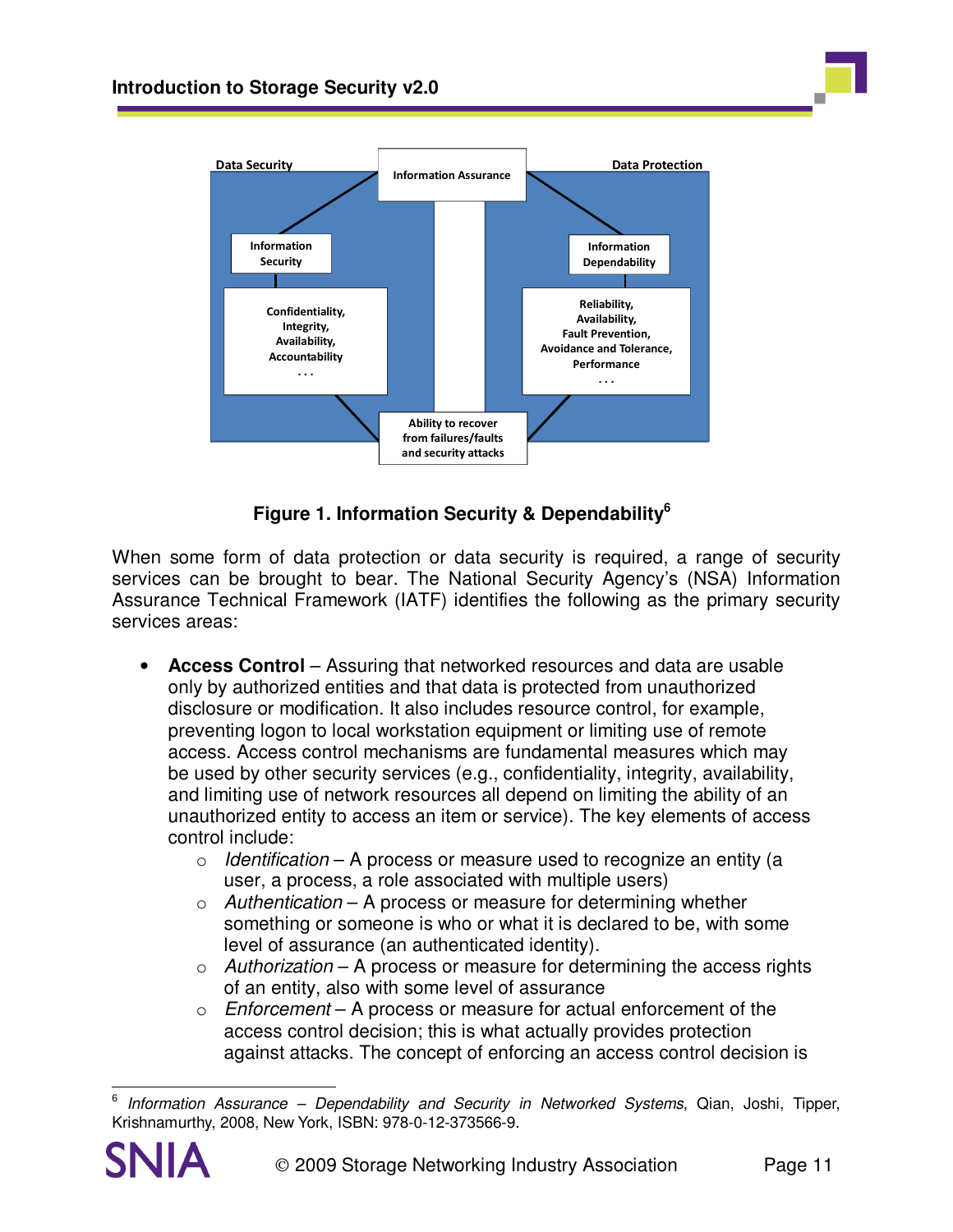

separate from the decision itself.

- **Confidentiality** Assuring that data (both at rest and in flight) is available only to authorized entities. Confidentiality services will prevent disclosure of data while in storage, transiting a local network, or flowing over the public Internet. The provision of the confidentiality security service depends on a number of variables to determine the protection needs: location(s) of the data, type of data, amounts or parts of user data, and value of data. The key elements of confidentiality include:
	- $\circ$  Data Protection A process or measure that invokes mechanisms that acting directly on the data (or acting in response to characteristics of the data) rather than responding to an entity's attempt to access data. The most common method for providing confidentiality by data protection is to encrypt the appropriate data.
	- $\circ$  Data Separation Data separation traditionally refers to the concept of providing for separate paths (e.g., Red/Black $\sqrt{'}$ ) or process separation (computer security techniques). Data separation mechanisms provide confidentiality by preventing data from reaching a location or destination where it could be disclosed to unauthorized entities (e.g., servers containing sensitive HR information are inaccessible from the public Internet). The primary variable in the level of assurance provided by a data separation mechanism is the level of trust associated with the process or machine implementing the mechanism.
	- $\circ$  Traffic Flow Protection Important information can be observed or inferred from traffic characteristics such as frequency, quantity, and destination of communications. Measures that add superfluous (usually random) data and hide network layer addresses can obfuscate this kind of information.
- **Integrity** Guarding against improper modification or destruction of information as well as assuring non-repudiation and authenticity. It includes prevention of unauthorized modification of data (both stored and communicated), detection and notification of unauthorized modification of data, and logging of all changes to data. Integrity can be applied to a single data unit (protocol data unit, database element, file, etc.) or to a stream of data units (e.g., all protocol data units exchanged in a connection).
- **Availability** Assuring timely and reliable access to and use of data and information services for authorized users. A loss of availability is the disruption of access or use of information or an information system. It includes protection from attacks, unauthorized use, and resilience to routine failures.
- **Nonrepudiation** Repudiation is denial by one of the entities involved in a transaction that it participated in that transaction. The nonrepudiation security

 $^7$  National security networks are often segregated into "red" and "black" networks where the "red" network is used for sensitive national security information and the "black" network for less sensitive information. The "red" network can be tightly controlled with limited connectivity to the outside while the "black" network can be much more open and feature-rich.

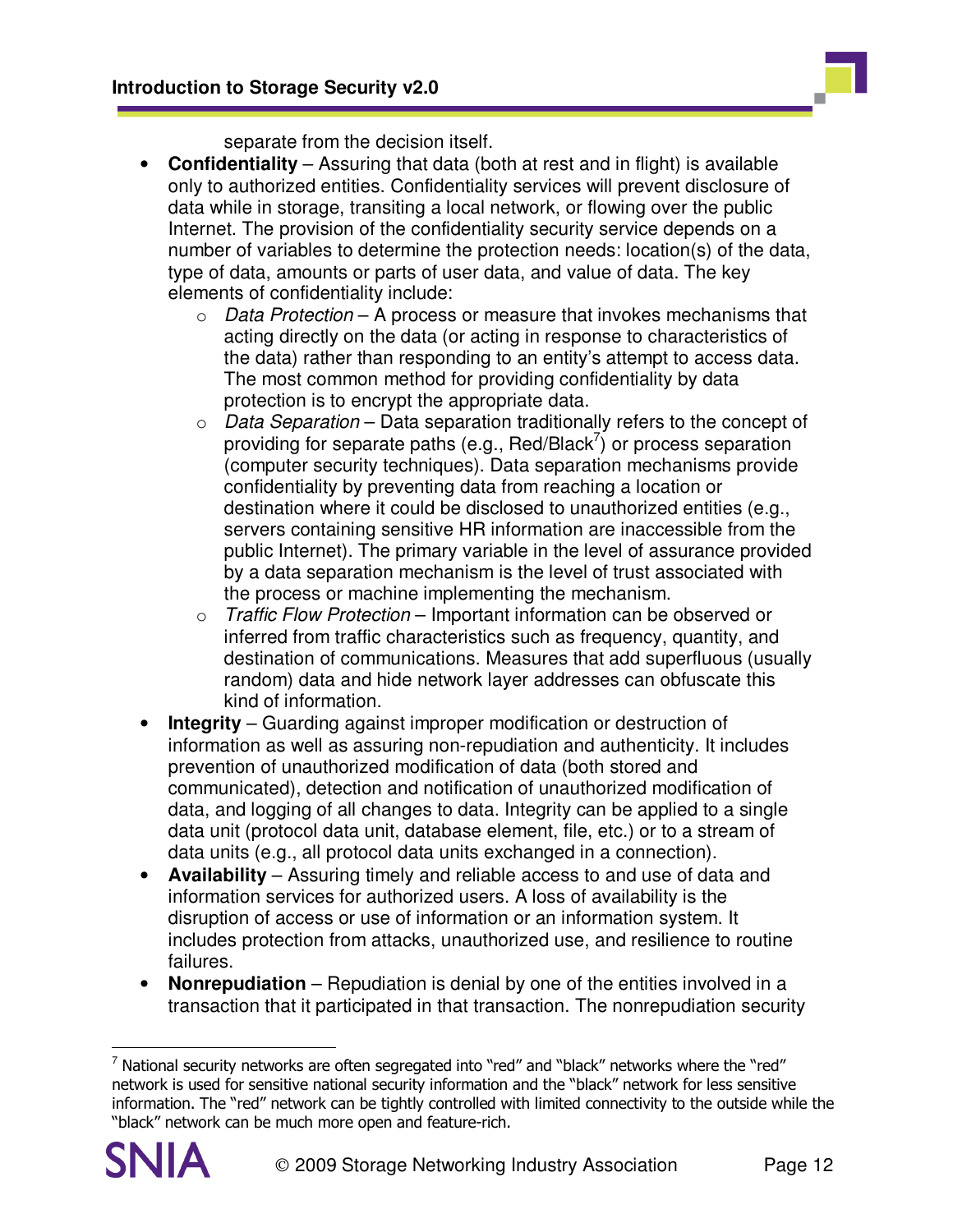

service provides the ability to prove to a third party that the entity did indeed participate in the transaction.

The manner in which these services are implemented is also important. Conventional wisdom within the security community suggests the use of a defense in depth strategy, in which an organization uses multiple security techniques to help mitigate the risk accruing from compromise or circumvention of one component of the defense being compromised or circumvented. Different security products from multiple vendors are sometimes deployed to defend different potential attack vectors, helping prevent a shortfall in any one defense leading to a wider failure

### **3.2 Important Inter-relationships**

Security is concerned with the protection of assets, which are entities that someone values. Many assets are in the form of information that is stored, processed and transmitted by ICT products to meet requirements laid down by owners of the information. Information owners may require that availability, dissemination and modification of any such information are strictly controlled and that the assets are protected from threats by countermeasures. Figure 2 illustrates these high level concepts and relationships.



**Figure 2. Security Concepts and Relationships<sup>8</sup>**

Safeguarding assets of interest is the responsibility of owners who place value on those assets. Actual or presumed threat agents may also place value on the assets and seek to abuse assets (thus posing threats) in a manner contrary to the interests of the owner.

<sup>&</sup>lt;sup>8</sup> This figure is from the Common Criteria of Information Technology Evaluation — Part 1: Introduction and general model, which is also known as ISO/IEC 15408-1:2005 Information technology ― Security techniques — Evaluation criteria for IT security — Part 1: Introduction and general model.

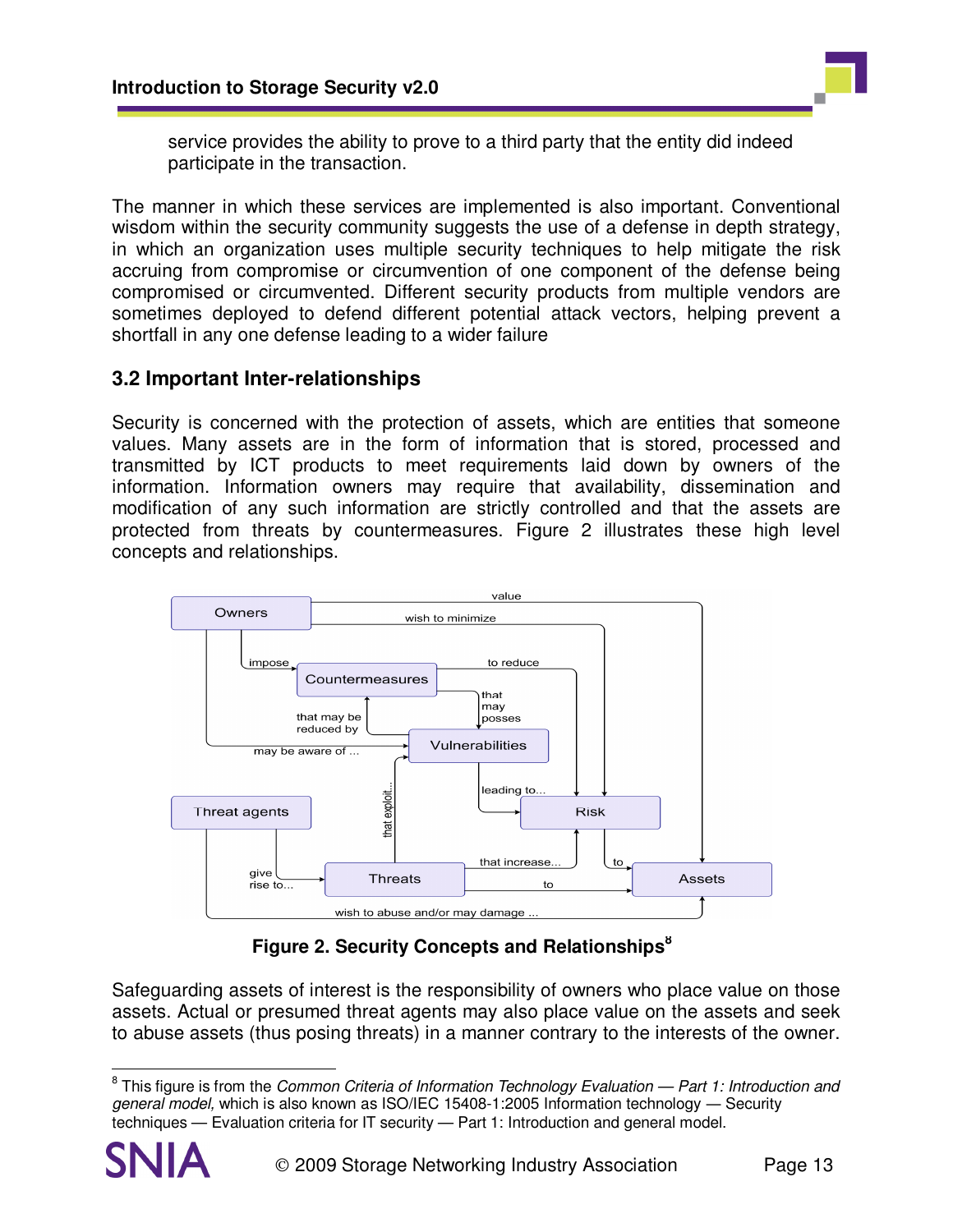

Examples of threat agents include hackers, malicious users, non-malicious users (who sometimes make errors), computer processes and accidents.

Owners will perceive such threats as potential damage to the assets that reduce their value. Security specific damages commonly include, but are not limited to, disclosure of the asset to unauthorized recipients (loss of confidentiality), unauthorized modification (loss of integrity), or unauthorized loss of access to the asset (loss of availability).

These threats therefore give rise to risks to the assets, based on the likelihood of a threat being realised and the impact on the assets when that threat is realised. Subsequently countermeasures are imposed to reduce the risks to assets. These countermeasures may consist of IT countermeasures (such as firewalls and smart cards) and non-IT countermeasures (such as guards and procedures).<sup>9</sup>

Owners of assets may be (held) responsible for those assets and therefore should be able to defend the decision to accept the risks of exposing the assets to the threats.

#### **3.3 Risk-Risk-Risk**

ISO/IEC 27005:2008 states that information security risk management should be a continual process that should establish the context, assess the risks, and treat the risks using a risk treatment plan to implement the recommendations and decisions. Risk management analyses what could happen and what the possible consequences can be, before deciding what should be done and when, to reduce the risk to an acceptable level.

Information security risk management should contribute to the following:

- Risks being identified
- Risks being assessed in terms of their consequences (impact) to the business and the likelihood of their occurrence
- The likelihood and consequences of these risks being communicated and understood
- Priority order for risk treatment being established
- Priority for actions to reduce risks occurring
- Stakeholders being involved when risk management decisions are made and kept informed of the risk management status
- Effectiveness of risk treatment monitoring
- Risk and the risk management process being monitored and reviewed regularly
- Information being captured to improve the risk management approach
- Managers and staff being educated about the risks and the actions taken to mitigate them

<sup>&</sup>lt;sup>9</sup> ISO/IEC 27001 and ISO/IEC 27002 offer a more general discussion on security countermeasures (controls).

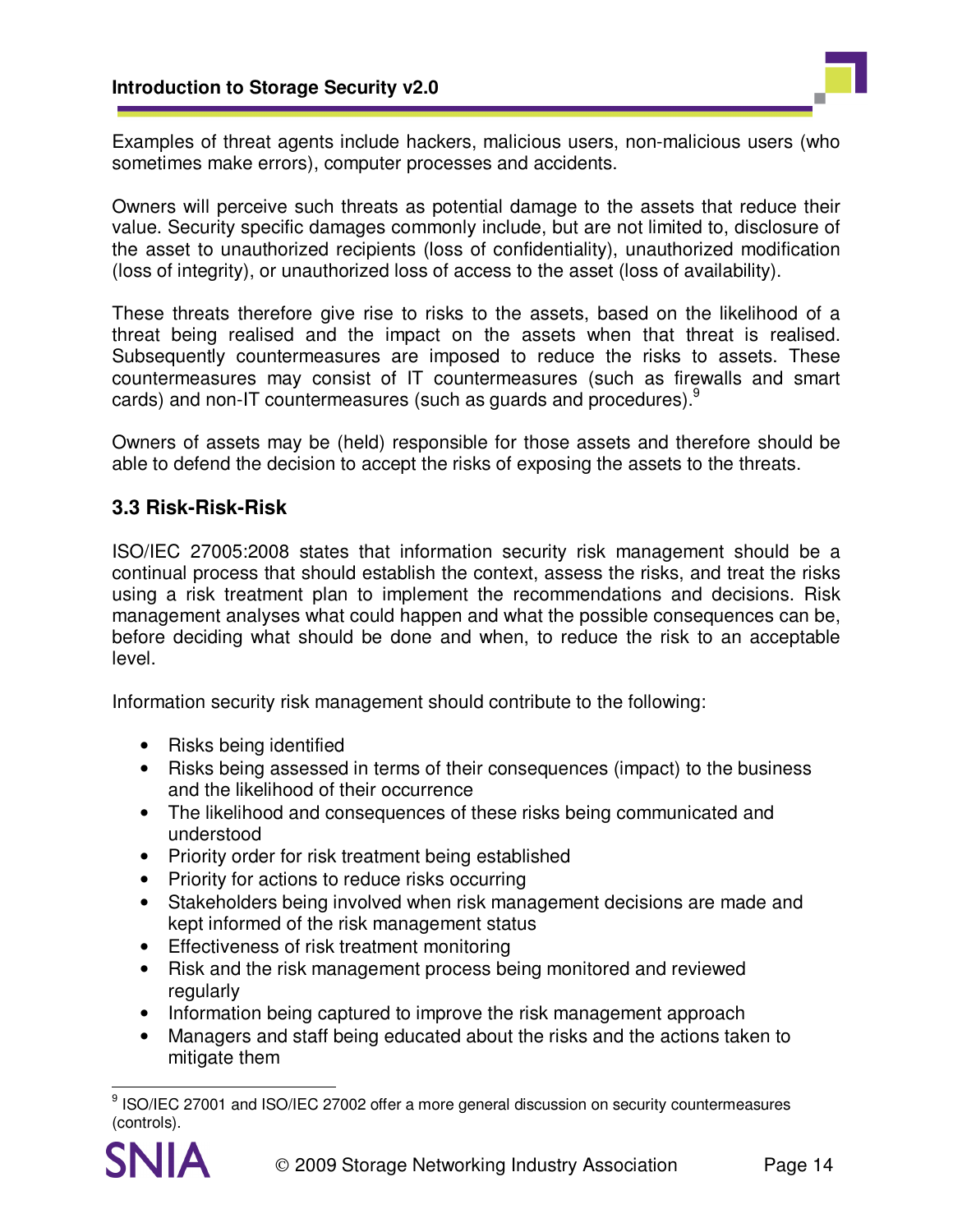The information security risk management process can be applied to the organization as a whole, any discrete part of the organization (e.g. a department, a physical location, a service), any information system, existing or planned or particular aspects of control (e.g. business continuity planning).

The asset owners should identify the risks (threat, likelihood and impact) which apply in their environment. This risk analysis plays an important role in selecting risk treatment options (see Figure 3).



**Figure 3. Risk Treatment<sup>10</sup>**

The selection of one of the following ISO/IEC 27005 risk treatment options is typically rooted with one or more of the business drivers:

- **Risk Avoidance** decision not to become involved in, or action to withdraw from, a risk situation.
- **Risk Transfer** sharing with another party the burden of loss or benefit of gain, for a risk.
- **Risk Reduction** actions taken to lessen the probability, negative consequences, or both, associated with a risk.
- **Risk Retention** acceptance of the burden of loss or benefit of gain from a particular risk.

NOTE: The four options for risk treatment are not mutually exclusive. Sometimes the organization can benefit substantially by a combination of options such as reducing the

<sup>&</sup>lt;sup>10</sup> Figure from ISO/IEC 27005:2008, Information technology -- Security techniques – Information Security Risk Management, http://www.iso.ch.

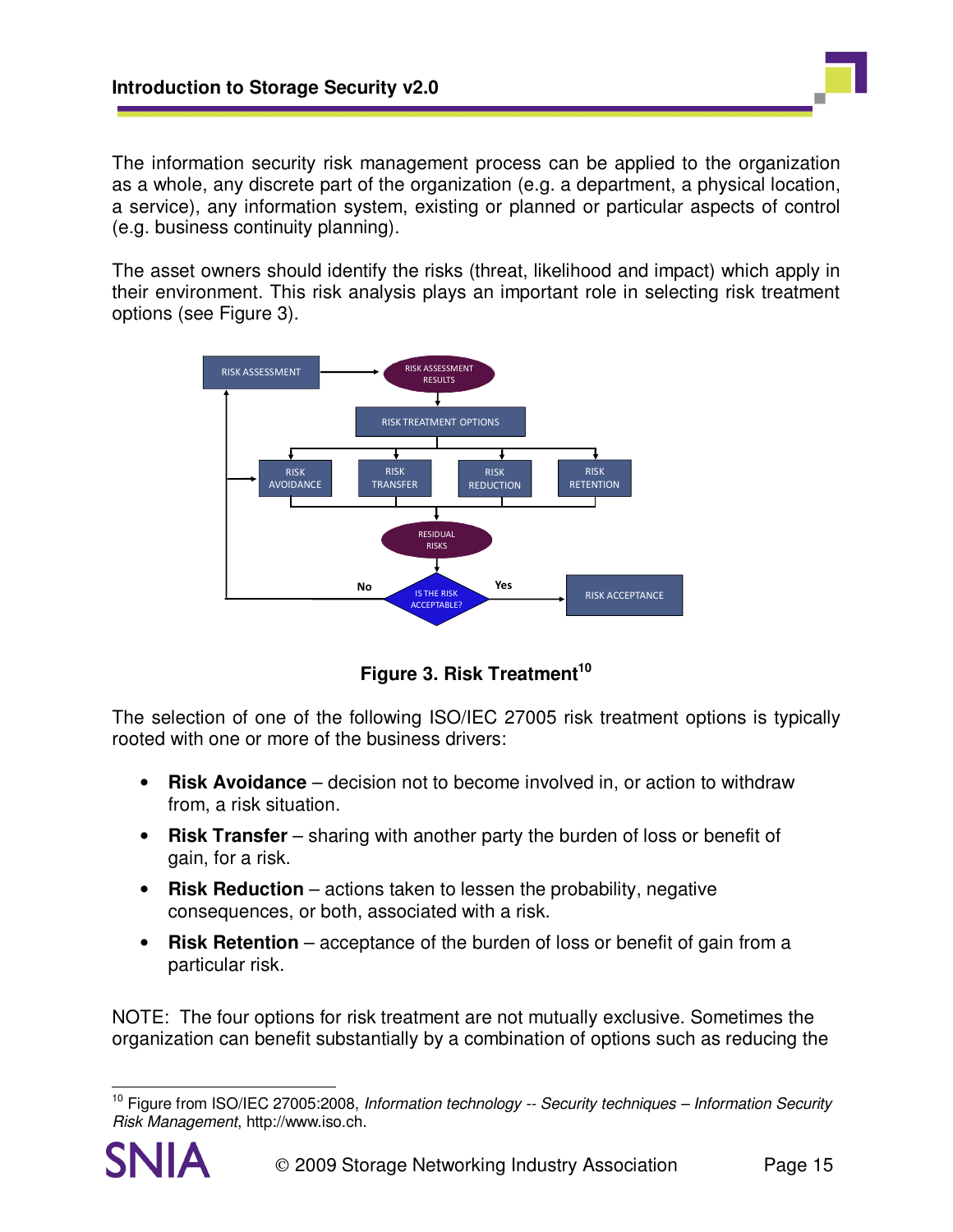

likelihood of risks, reducing their consequences, and transferring or retaining any residual risks.

Countermeasures are imposed to mitigate risks and include security policies of the asset owners (either directly or indirectly by providing guidance to other parties). Residual risk may still remain after the imposition of countermeasures since it may not be possible or practical to remove all vulnerabilities or their exposures to exploit by threat agents.

The resources expended on developing and implementing countermeasures should be proportionate to the value of the assets and the degree of risk. A common practice is to prioritize using a combination of likelihood and the value of an asset f(risk, value). Risk can be estimated quantitatively as the product of annualized rates of occurrence (ARO) and single loss expectancies (SLE) in the unlikely event that such information is available but a more common practice is to estimate risk qualitatively in terms of likelihood of occurrence (high, medium or low) and degree of impact (again, high medium or low). For this latter approach, Figure 4 shows a simple way of identifying the highest priority risks as well as offering some guidance on what should be done.

| High             | <b>Medium Risk</b> | <u>High Risk</u>   |                                                   |
|------------------|--------------------|--------------------|---------------------------------------------------|
| I<br>M           | <b>Share</b>       |                    | <b>Mitigate &amp; Control,</b><br><b>Transfer</b> |
| P<br>A           | <b>Low Risk</b>    | <b>Medium Risk</b> |                                                   |
| $\mathbf C$<br>T | <b>Accept</b>      | <b>Control</b>     |                                                   |
| Low              |                    | <b>PROBABILITY</b> | High                                              |

**Figure 4. Risk and Remediation** 

With the risks prioritized, countermeasures can then be evaluated based on their cost and effectiveness in reducing the potential loss to the organization. For a security program to be effective, the costs must be in balance with the risks to the organization's assets. Figure 5 shows a theoretical relationship between risk and the expenditures on security measures to reduce it.

Regulatory compliance may mandate certain security measures regardless of their cost. Further, the minimum acceptable security (lower left-hand corner of the box in Figure 5) is increasing because of the new data protection and security regulations being put in

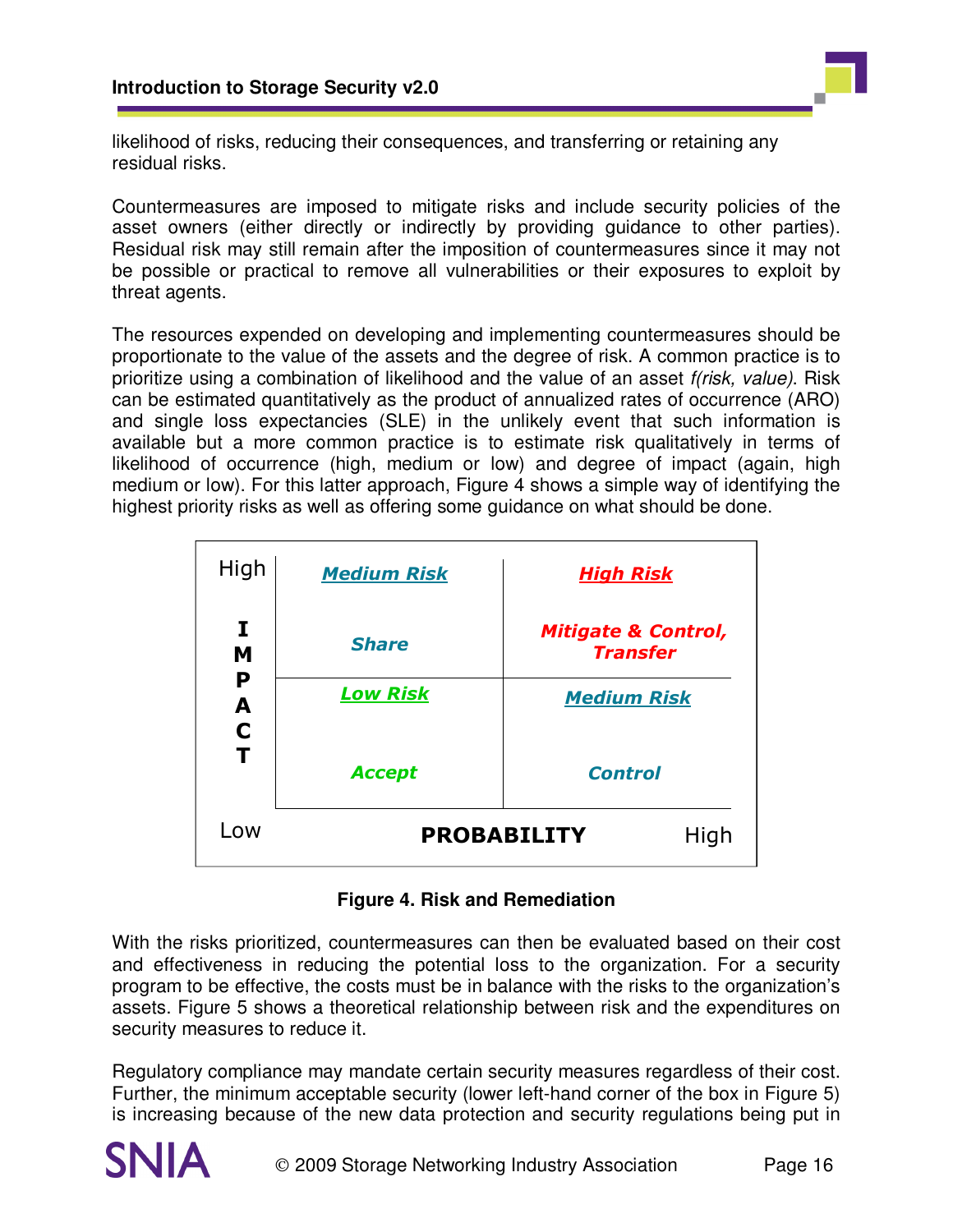place each day as well as the evolving nature of threats and the associated risks. This situation is shown in Figure 5 with the directional vectors on the dotted lines, indicating the amount of security and cost are not static.



Source: Ray Kaplan, CISSP, "A Matter of Trust", Information Security Management Handbook, 5<sup>th</sup> Edition. Tipton & Krause, editors.

#### **Figure 5. Balancing Cost and Security**

Most data protection and privacy regulations do not specify specific controls and instead use "neutral" language that refers to mitigating risk, retaining evidentiary matter, and monitoring as well as reasonable measures (good faith effort, due diligence). While on one hand this common sense approach reflects the difficulties and changing dynamics of the situation, it leaves the individual organizations to struggle in identifying the minimum acceptable level of security. To minimize the possibility of being found to have "too little security," many organizations adopt a strategy around one of the following:

- **Sweet Spot** The sweet spot is where an acceptable level (more than required) of risk is mitigated with a tolerable cost.
- **Best Current Practices (BCP)** The processes, practices, or systems identified in public and private organizations that performed exceptionally well and are widely recognized as improving an organization's security posture. Best Current Practices frequently become the minimum expected within a matter of 1-2 years after their broad acceptance.

#### **3.4 Understanding the Sources of the Problems**

The IATF defined five Classes of Attack with unique characteristics that should be considered in defining and implementing countermeasures. An overview of each

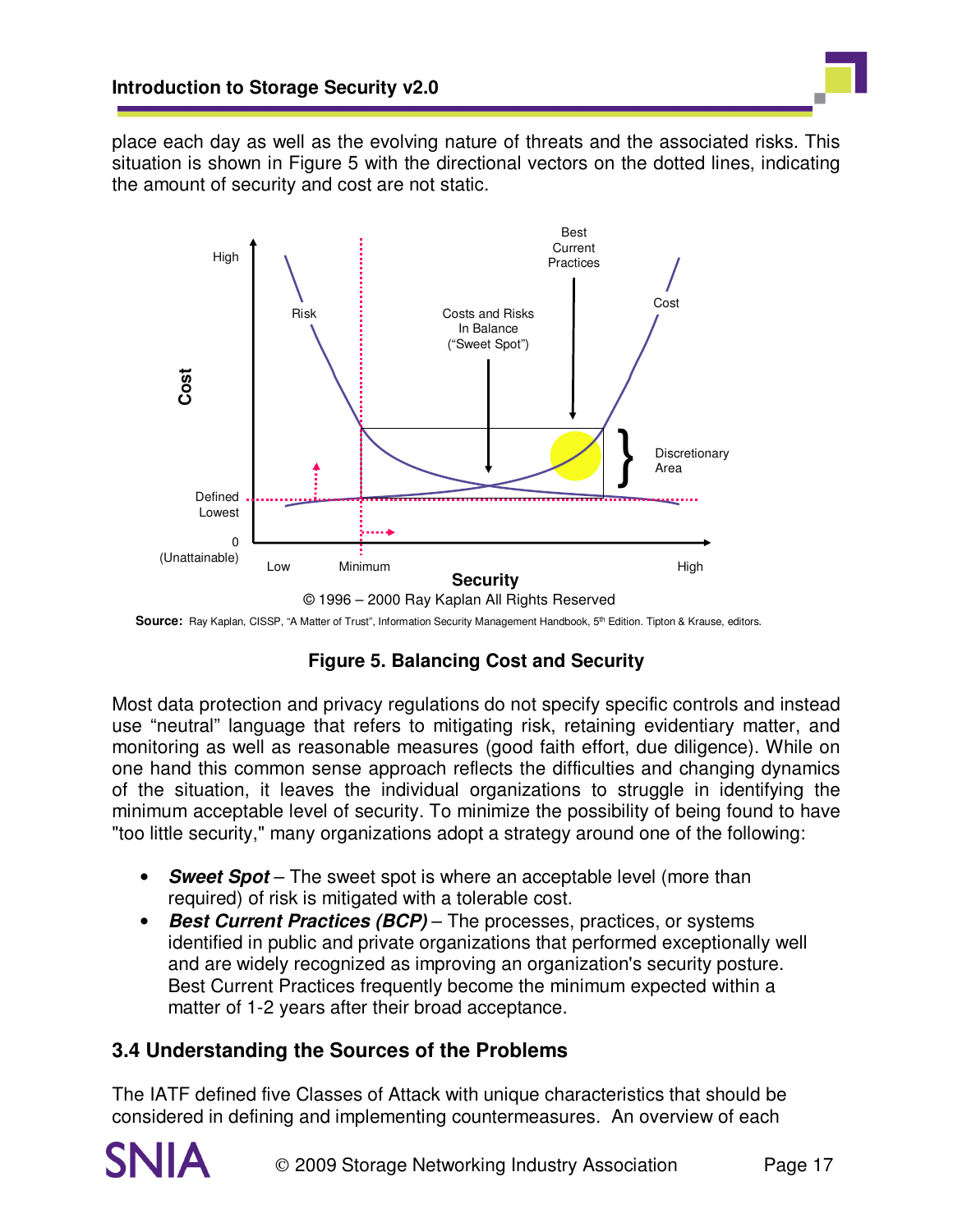

class of attack with examples is shown in Table 1.

| <b>Passive</b>      | Passive attacks include traffic analysis, monitoring of unprotected communications,<br>decrypting weakly encrypted traffic, and capturing authentication information (e.g.,<br>passwords). Passive intercept of network operations can give adversaries<br>indications and warnings of impending actions. Passive attacks can result in the<br>disclosure of information or data files to an attacker without the consent or<br>knowledge of the user. Examples include the disclosure of personal information<br>such as credit card numbers and medical files. |
|---------------------|------------------------------------------------------------------------------------------------------------------------------------------------------------------------------------------------------------------------------------------------------------------------------------------------------------------------------------------------------------------------------------------------------------------------------------------------------------------------------------------------------------------------------------------------------------------|
| <b>Active</b>       | Active attacks include attempts to circumvent or break protection features,<br>introduce malicious code, or steal or modify information. These include attacks<br>mounted against a network backbone, exploitation of information in transit,<br>electronic penetrations into an enclave, or attacks on an authorized remote user<br>when attempting to connect to an enclave. Active attacks can result in the<br>disclosure or dissemination of data files, denial of service, or modification of data.                                                        |
| Close-in            | Close-in attack is where an unauthorized individual is in physical close proximity to<br>networks, systems, or facilities for the purpose of modifying, gathering, or denying<br>access to information. Close proximity is achieved through surreptitious entry,<br>open access, or both.                                                                                                                                                                                                                                                                        |
| <b>Insider</b>      | Insider attacks can be malicious or non-malicious. Malicious insiders have the<br>intent to eavesdrop, steal or damage information, use information in a fraudulent<br>manner, or deny access to other authorized users. Non-malicious attacks typically<br>result from carelessness, lack of knowledge, or intentionally circumventing security<br>for non-malicious reasons such as to "get the job done."                                                                                                                                                     |
| <b>Distribution</b> | Distribution attacks focus on the malicious modification of hardware or software at<br>the factory or during distribution. These attacks can introduce malicious code into<br>a product such as a back door to gain unauthorized access to information or a<br>system function at a later date.                                                                                                                                                                                                                                                                  |

#### **Table 1. Classes of Attacks**

Typically, damage to an asset is assumed to occur as the result of a malicious attack, but it can also occur without malicious intent (e.g., through human error). It is important to identify the source because perpetrators often return to the scene, and knowing the source of a breach can be essential to its containment.

At a high-level, security incidents originate from one or a combination of the following sources:

• **External** – Originate from sources outside the organization (see Table 2).

| Nation<br><b>States</b> | Well-organized and financed. Use foreign service agents to gather<br>classified or critical information from countries viewed as hostile or                                                                        |
|-------------------------|--------------------------------------------------------------------------------------------------------------------------------------------------------------------------------------------------------------------|
|                         | as having economic, military, or political advantage.                                                                                                                                                              |
| Hackers                 | A group or individuals (e.g., hackers, phreakers, crackers, trashers,<br>and pirates) who attack networks and systems seeking to exploit the<br>vulnerabilities in operating systems, applications or other flaws. |

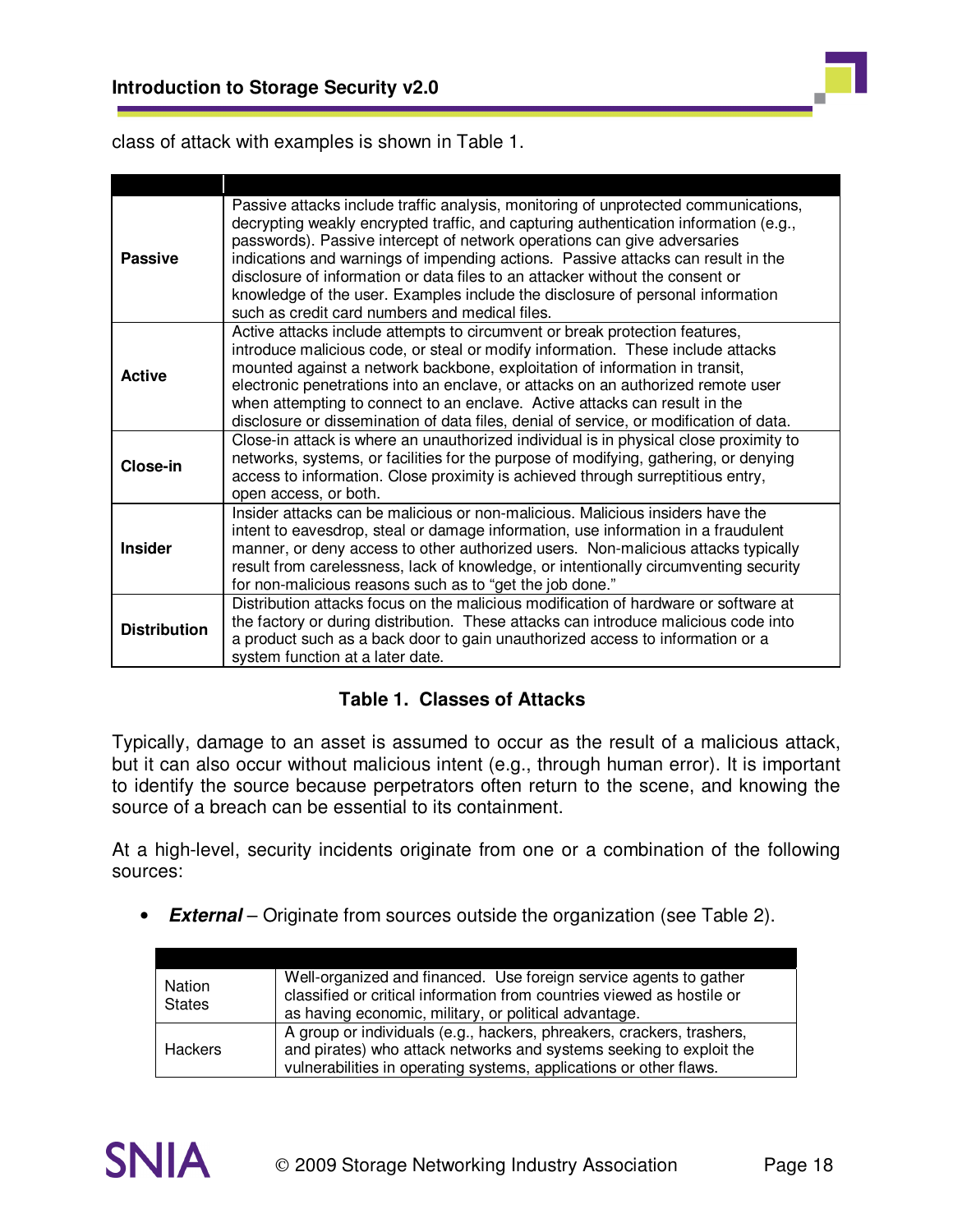

| Terrorists/<br>Cyberterrorists    | Individuals or groups operating domestically or internationally who<br>represent various terrorist or extremist groups that use violence or<br>the threat of violence to incite fear with the intention of coercing or<br>intimidating governments or societies into succumbing to their<br>demands. |  |
|-----------------------------------|------------------------------------------------------------------------------------------------------------------------------------------------------------------------------------------------------------------------------------------------------------------------------------------------------|--|
| Organized<br>Crime                | Coordinated criminal activities, including gambling, racketeering,<br>narcotics trafficking, and many others. An organized and well-<br>financed criminal organization.                                                                                                                              |  |
| <b>Other Criminal</b><br>Elements | Another facet of the criminal community, but one that is normally not<br>very well organized or financed. Usually consists of very few<br>individuals or of one individual acting alone.                                                                                                             |  |
| International<br>Press            | Organizations that gather and distribute news, at times illegally,<br>selling their services to both print and entertainment media. Involved<br>in gathering information on everything and anyone at any given time.                                                                                 |  |
| Industrial<br>Competitors         | Foreign and domestic corporations operating in a competitive market<br>and often engaged in the illegal or legal (e.g., captitalizing on<br>accidental leakage of information) gathering of information from<br>competitors or foreign governments through corporate espionage.                      |  |

### **Table 2. Potential External Adversaries (Threat Agents)**

**Internal** – Originate from sources within the organization (see Table 3).

| Careless<br><b>Employees</b>   | Users who, through lack of concern or lack of attentiveness (e.g.   |
|--------------------------------|---------------------------------------------------------------------|
|                                | overworked IT staff), pose a threat to information and information  |
|                                | systems. This is an example of an insider threat or adversary.      |
| Poorly<br>Trained<br>Employees | Users who, through a lack of knowledge or insight, misconfigure the |
|                                | infrastructure or perform operations that threaten the information  |
|                                | and information systems. This is also an example of an insider      |
|                                | threat or adversary.                                                |
| Disgruntled<br>Employees       | Angry, dissatisfied individuals who can inflict harm on the local   |
|                                | network or system. Can represent an insider threat depending on     |
|                                | the current state of the individual's employment and access to the  |
|                                | system.                                                             |
| Partners <sup>11</sup>         | Individuals in the value chain of partners, vendors, suppliers,     |
|                                | contractors, and customers sharing a business relationship with the |
|                                | organization. Can represent an insider threat depending on the      |
|                                | current state of the individual's employment and access to the      |
|                                | system.                                                             |

#### **Table 3. Potential Internal Adversaries (Threat Agents)**

Within the security community there has been an on-going debate as to whether the biggest threat comes from internal or external sources. In recent years, organized crime groups have stepped up their cyber crime activites and there is a general sense that the external threat source is now the dominant source. Reports like the 2009 Data Breach Investigations<sup>12</sup> Report are showing that as many as 74% of the

 $12$  This study was conducted by the Verizon Business RISK Team and I provides a real-world snapshot of data breaches from 2008.



 $\frac{11}{12}$  Some incident reports treat "partners" as a third source, separate from internal.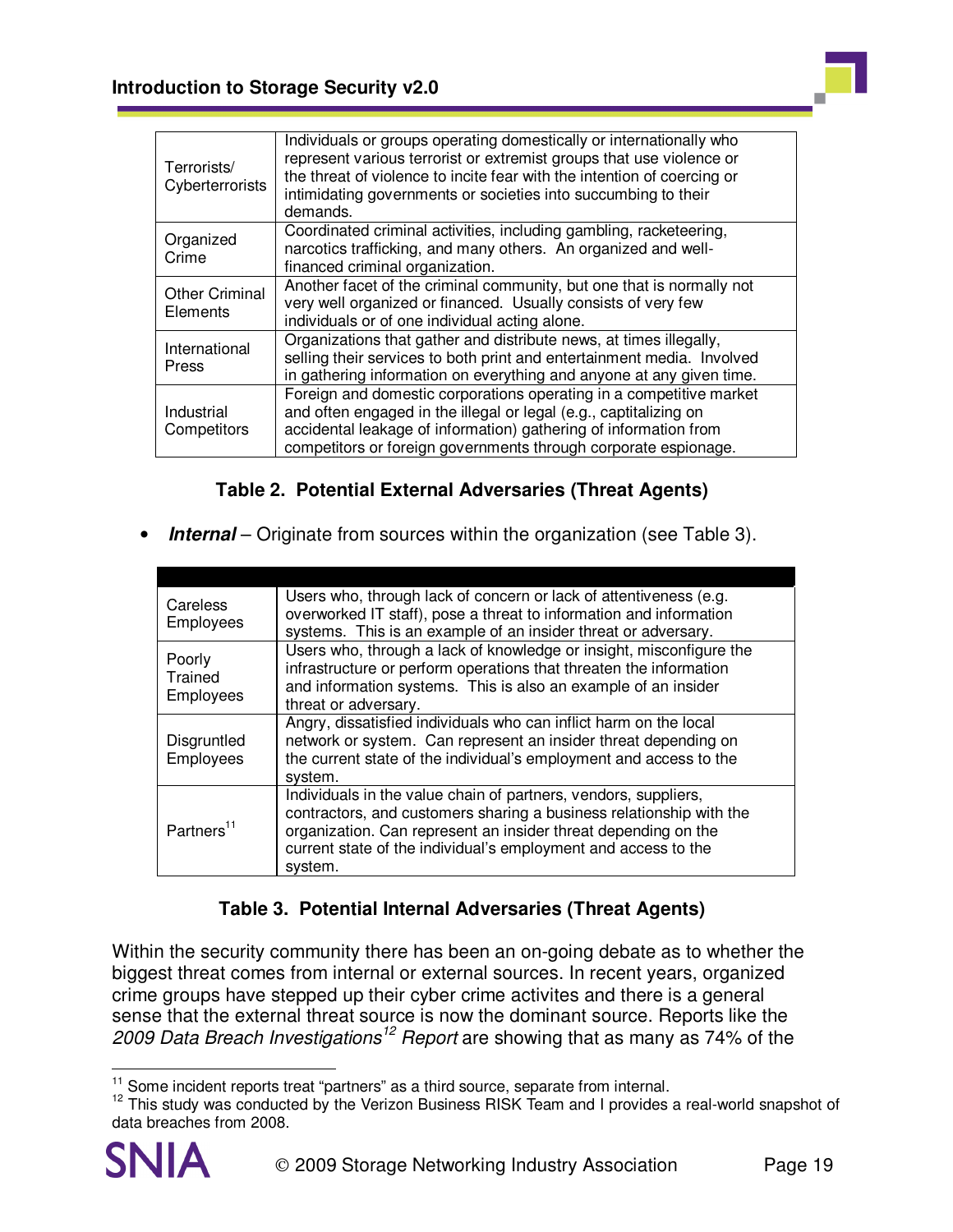

data breaches have some external source involvement.

The large variety of potential adversaries and attacks should make clear that a comprehensive data security strategy will involve multiple technology areas and will need to trade off among the threats and costs faced by one's particular organization. As part of this, it is particularly important to understand whether the organization is a Target of Choice (i.e., singled out for attack) or a Target of Opportunity (i.e., random victim).

### **3.5 Security Control Types**

Security professionals have several different taxonomies for control types, so it is important to have a basic understanding of the more common ones. Some are based on the nature of controls, while others are based on the action or objective of the control. It is relatively common to see multiple taxonomies used at the same time.

#### **Administrative-Technical-Physical**

- Administrative security controls are primarily policies and procedures put into place to define and guide employee actions in dealing with the organization's sensitive information. Note that administrative security controls in the form of a policy can be enforced or verified with technical or physical security controls.
- Technical security controls (also called logical controls) are devices, processes, protocols, and other measures used to protect the confidentiality, integrity, and availability of sensitive information.
- Physical security controls are devices and means to control physical access to sensitive information and to protect the availability of the information.

#### **Preventitive-Detective-Corrective-Recovery**

- Preventive security controls are put into place to prevent intentional or unintentional disclosure, alteration, or destruction of sensitive information.
- Detective security controls are invoked/triggered after an undesirable event has occurred (or attempted); most detective controls also include an alert or report capability.
- Corrective security controls are used to respond to and fix a security incident. Corrective security controls also limit or reduce further damage from an attack.
- Recovery security controls are those controls that put a system back into production after an incident. Most Disaster Recovery activities fall into this category.

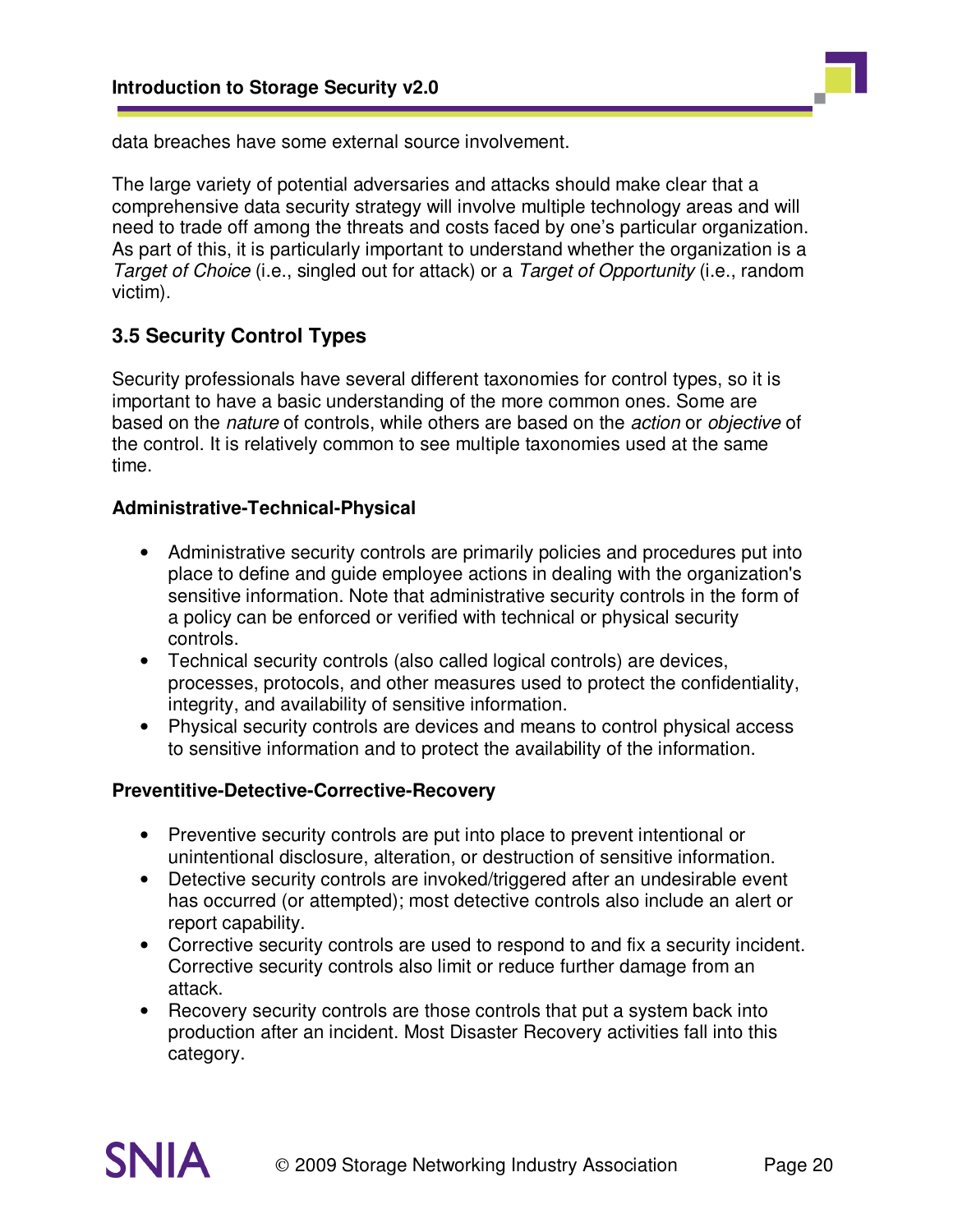

#### **Management-Operational-Technical**

A third popular taxonomy was developed by NIST and is described in NIST Special Publication 800-53, Revision 3, Recommended Security Controls for Federal Information Systems. NIST categorizes security controls into 3 classes and then further categorizes the controls within the classes into 18 families (Table 4).

| <b>CLASS</b>     | <b>FAMILY</b>                               |
|------------------|---------------------------------------------|
| Management       | Security Assessments and Authorization      |
|                  | Planning                                    |
|                  | <b>Risk Assessment</b>                      |
|                  | System and Services Acquisition             |
|                  | Program Management                          |
| Operational      | Awareness and Training                      |
|                  | <b>Configuration Management</b>             |
|                  | <b>Contingency Planning</b>                 |
|                  | <b>Incident Response</b>                    |
|                  | Maintenance                                 |
|                  | <b>Media Protection</b>                     |
|                  | <b>Personnel Security</b>                   |
|                  | Physical and Environmental Protection       |
|                  | System and Information Integrity            |
| <b>Technical</b> | <b>Access Control</b>                       |
|                  | <b>Audit and Accountability</b>             |
|                  | <b>Identification and Authentication</b>    |
|                  | <b>System and Communications Protection</b> |

#### **Table 4. NIST Security Control Classes and Families**

#### **3.6 Security Frameworks**

An information security framework provides the overall model for developing comprehensive security programs and it illustrates an organization's approach for security. Examples of well know frameworks include:

- ISO/IEC 27002:2005 The Code of Practice for Information Security Management & ISO/IEC 27001:2005 Information Security Management - **Requirements**
- IT Governance Institute (ITGI), Control Objectives for Information and related Technology (COBIT) Version 4.1
- Committee of Sponsoring Organizations (COSO) of the Treadway **Commission**
- Federal Financial Institutions Examination Council (FFIEC)
- National Institute of Standards and Technology (NIST), Recommended Security Controls for Federal Information Systems (Special Publication 800- 53)



2009 Storage Networking Industry Association Page 21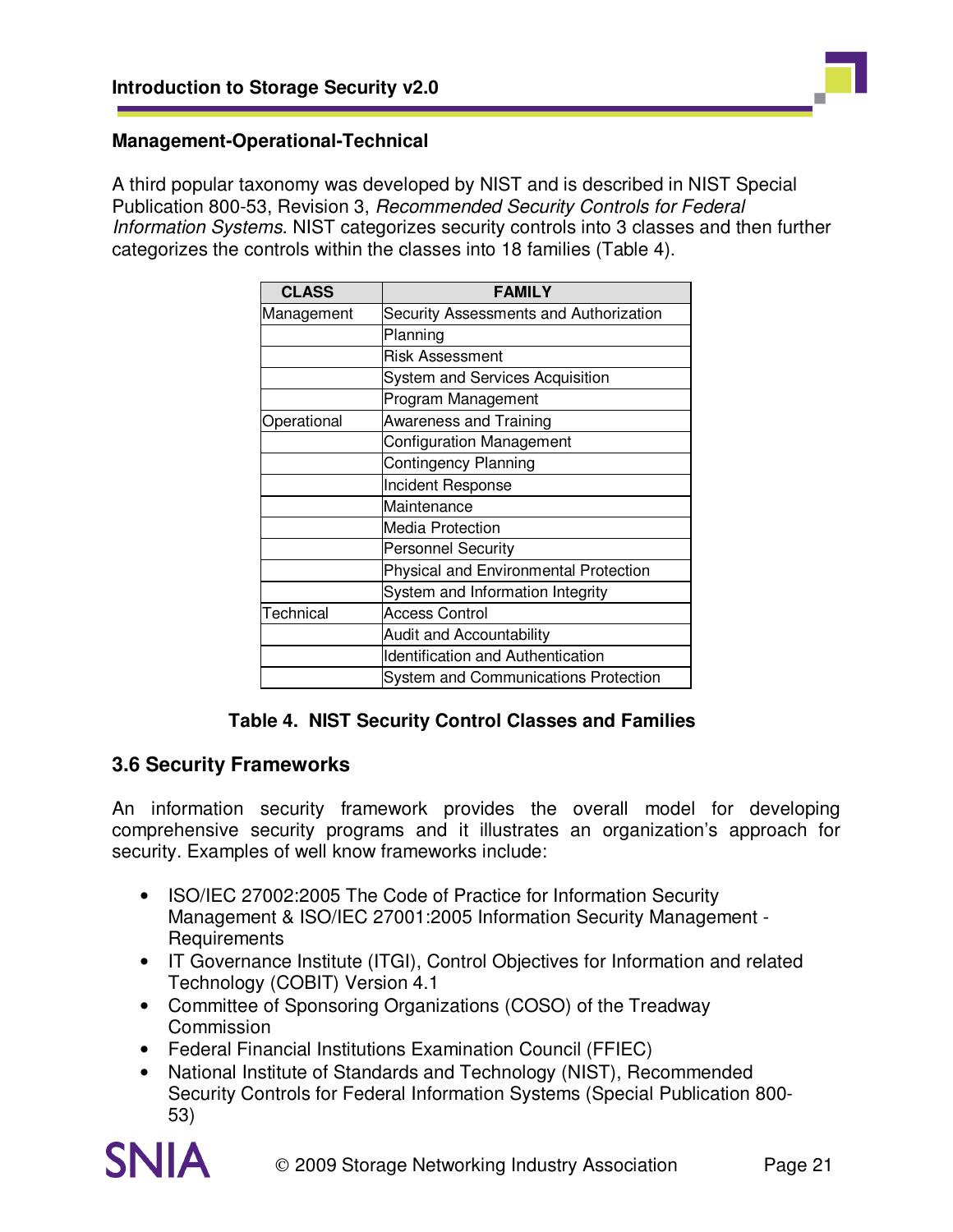

- Canadian Institute of Chartered Accountants (CICA), Information Technology Control Guidelines (ITCG)
- UK Office of Government Commerce (OGC), Information Technology Infrastructure Library (ITIL), Security Management

Some market sectors have preferences for specific security frameworks, while others use whatever is convenient. The key is to pick one that works for the organization and avoid the temptation to invent one. The success of the security program will often hinge on this choice.

# **4 Storage Security Overview**

Storage security represents the convergence of the storage, networking, and security<sup>13</sup> disciplines, technologies, and methodologies for the purpose of protecting and securing digital assets. The SNIA Dictionary (http://www.snia.org/education/dictionary) defines storage security as "technical controls, which may include integrity, confidentiality and availability controls, that protect storage resources and data from unauthorized users and uses." No matter how it is defined, storage security is concerned with the physical, technical and administrative controls as well as the preventive, detective and corrective controls associated with storage systems and ecosystems, which include:

- Computers with host controller, host adapter, or host bus adapter (HBA)
- Storage Arrays with storage network interfaces
- Storage Network Switches
- Cable Plant for Storage Networks
- Storage Management
- Backup Systems (tape, virtual tape, disk)
- Storage Network Gateways
- Network Attached Storage (NAS)
- Content Addressable Storage<sup>14</sup>
- Long-term Storage (on-line and off-line)
- Virtualization
- Cloud Storage
- Specialized Services (encryption, compression, and deduplication)

In an effort to simplify some of the inherent complexities, SNIA has developed a simple model (see Figure 6) to highlight the major storage security components. This model is important because it shifts the focus from the abstract concepts of confidentiality, integrity, and availability to a more tangible set of technology-oriented components. The following are the components of this model:

<sup>&</sup>lt;sup>13</sup> Within this context, information assurance is probably a better characterization because it includes information security, network and communications security, host-based security, and data security. <sup>14</sup> Within SNIA, this type of storage is also known as Fixed Content-aware Storage (FCAS).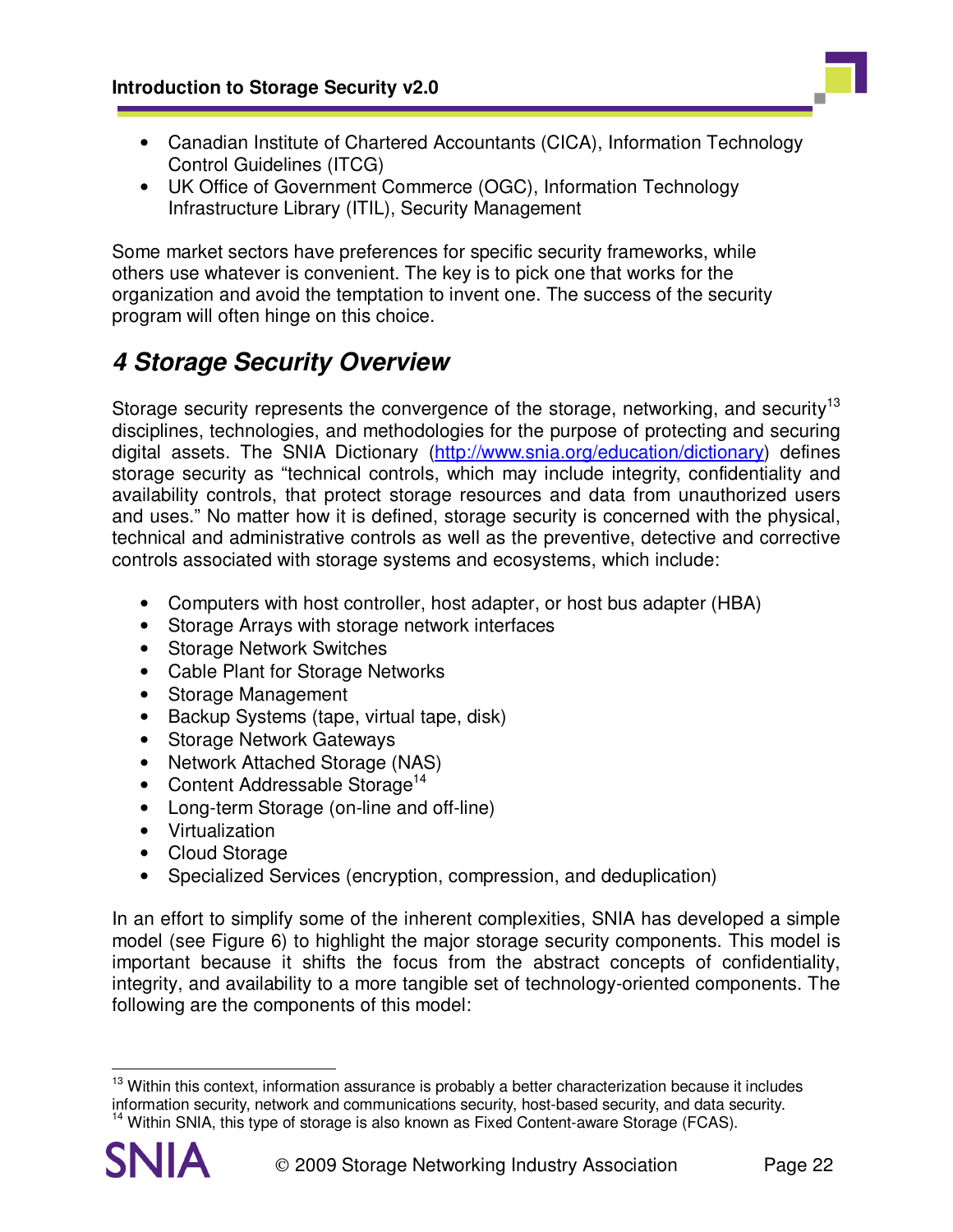

#### **Figure 6. Elements of Storage Security**

- **Storage System Security** Securing embedded operating systems and applications as well as integration with IT and security infrastructure (e.g., external authentication services, centralized logging, and firewalls).
- **Storage Resource Management** Securely provisioning, monitoring, tuning, re-allocating, and controlling the storage resources so that data may be stored and retrieved. Within the context of this document, storage resource management represents all storage management.
- **Data In-Flight** Protecting the confidentiality, integrity and/or availability of data as they are transferred across the storage network, the LAN, and the WAN. This can also include management traffic.
- **Data At-Rest** Protecting the confidentiality, integrity and/or availability of data residing on servers, storage arrays, NAS appliances, tape libraries, and other media (especially tape).

Generally speaking, the major security challenges for storage ecosystems can be summarized as:

- Control of Privileged Users (Administrators)
- Protection of Storage Management
- Credential & Trust Management
- Data In-flight Protection
- Data At-rest Protection
- Data Availability Protection (redundancy, resiliency, integrity, performance)
- Data Backup & Recovery (disaster recovery, business continuity)
- Supporting Defense & Intelligence (labeled storage, MLS)
- Securing Information Lifecycle Management (ILM) or other forms of autonomous data movement (tiered storage)



2009 Storage Networking Industry Association Page 23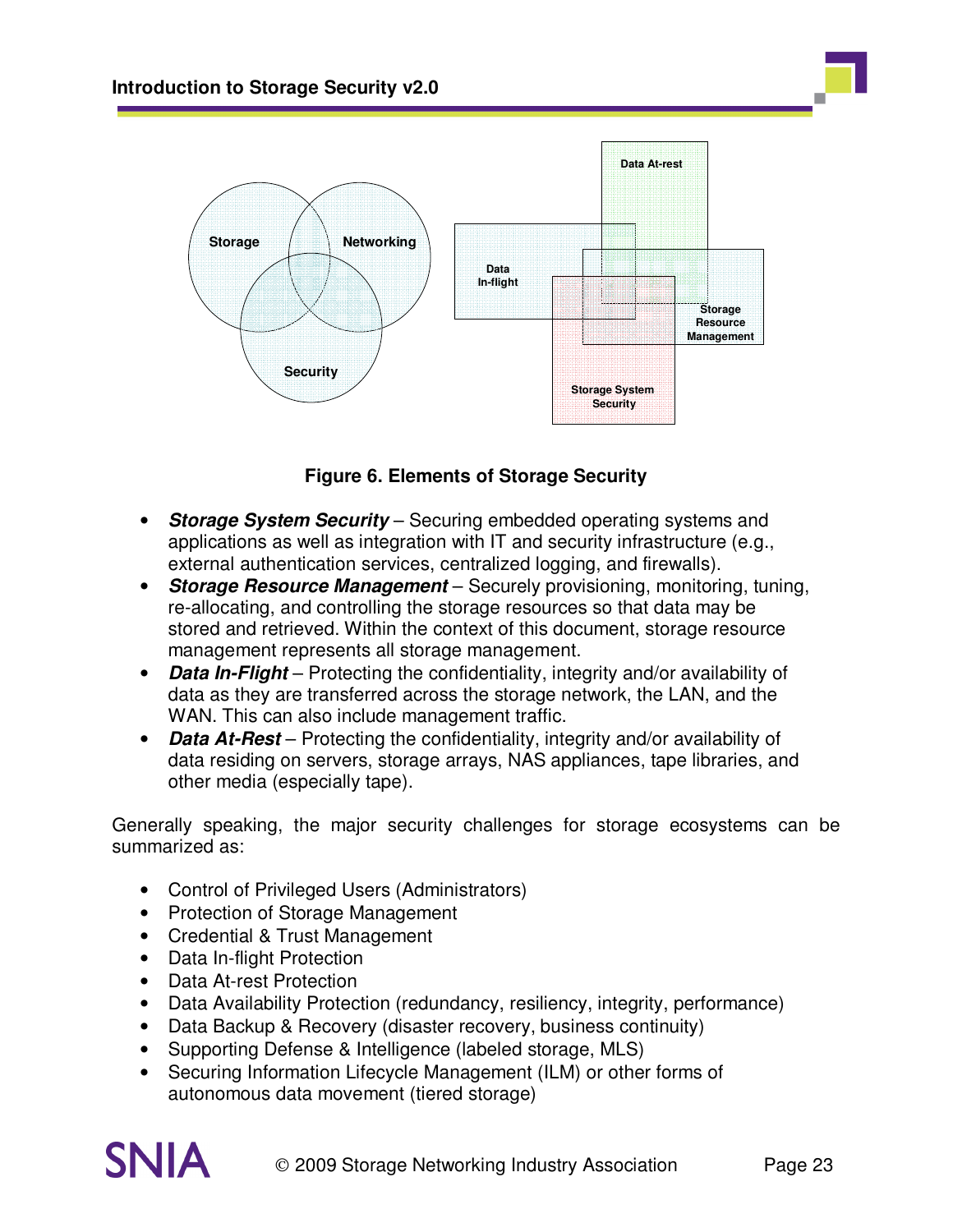

To help address these challenges, SNIA has developed a body of knowledge associated with storage security. For a holistic perspective on storage security, the following documents are suggested references:

- SNIA Technical Proposal, Storage Security Best Current Practices (BCPs) Version 2.1.0, Eric Hibbard, Richard Austin, Storage Networking Industry Association, 2008, http://www.snia.org/forums/ssif/
- Storage Security: The SNIA Technical Tutorial, Roger Cummings, Hugo Fruehauf, Storage Networking Industry Association, 2004, http://www.snia.org/education/storage\_networking\_primer/storage\_security/

To gain a more detailed understanding of what is expected of a storage security professional, the following document is recommended:

• Storage Security Professional's Guide to Skills and Knowledge – Version 1.0, Eric Hibbard, Richard Austin, Storage Networking Industry Association, 2008, http://www.snia.org/forums/ssif/

As with security in general, the specific measures required are dependent on the nature of the risks to be managed. That said, the next section provides some useful guidance that can help an organization jump-start its storage security program.

# **5 Storage Security Guidance – A Start**

Over the past several years, compliance has co-opted the security agenda in many organizations. With statuatory and regulatory requirements increasing, this trend is expected to continue. Many of the following recommendations will assist in meeting compliance mandates.

## **5.1 Policy and Planning**

Policy plays a major role in assuring both security and compliance.

- Incorporate Storage into Policies
	- o Identify most sensitive (personally identifiable information, intellectual property, trade secrets, etc.) and business critical data categories as well as protection requirements
	- $\circ$  Integrate storage-specific policies with other policies where possible (i.e., avoid creating a separate policy document for the storage ecosystem when possible)
	- o Address data retention and protection (e.g., write-once-read-many or WORM, authenticity, access controls, etc.)
	- o Address data destruction and media sanitization
- Conformance with Policies
	- $\circ$  Ensure that all elements of the storage ecosystem comply with policy



2009 Storage Networking Industry Association Page 24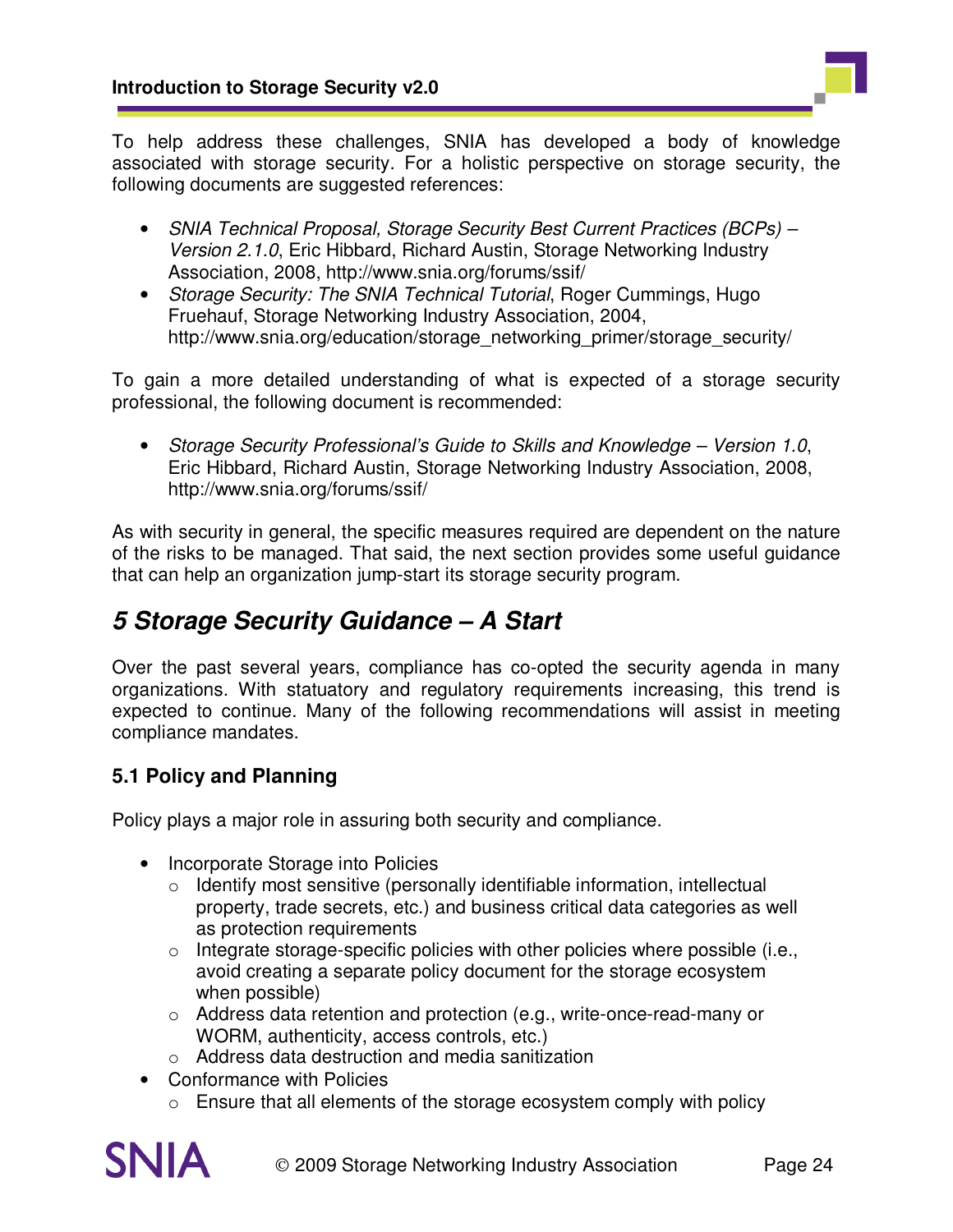

- Review the policies and plans
	- o Align process with policy
	- $\circ$  Create a data retention plan
	- o Create an Incident Response Plan
- Identify technology & data assets; do a basic classification
- Make sure storage participates in the continuity measures

### **5.2 User Controls**

Whether intentional or unintentional, user behavior can present significant risk to an organization's assets. Maintaining a solid balance between the capabilities that enable users to perform their jobs while minimizing unnecessary risk is the purpose of the following recommendations:

- Focus on user authentication and access controls
	- $\circ$  Changing default credentials is key
	- o Avoid shared credentials
	- o Perform regular user account (entitlement) reviews
	- o Factor in human resources termination procedures
- Secure business partner connections
- Profile expected/normal transactions and traffic
	- o Define "suspicious" and "anomalous" and then look for whatever "it" is
	- $\circ$  Enable application logs as well as systems logs
- Monitoring and reporting (logging and access controls)

### **5.3 Use Risk Domains**

Not all data or transactions are equally sensitive and risk domains are a way of implementing that recognition in IT operations. The core concept is that more sensitive work should be segregated from less sensitive work in the interests of applying required security controls only where they are appropriate and most needed.

- Control data with transaction zones
	- o Base on data discovery and classification
	- o Implement risk-based separation and enhanced controls
- Use risk domains to limit access and damage
- Protect the management interfaces from unauthorized access and reconnaissance
- Ensure that backups and replication don't become a source of unauthorized data access or disclosure

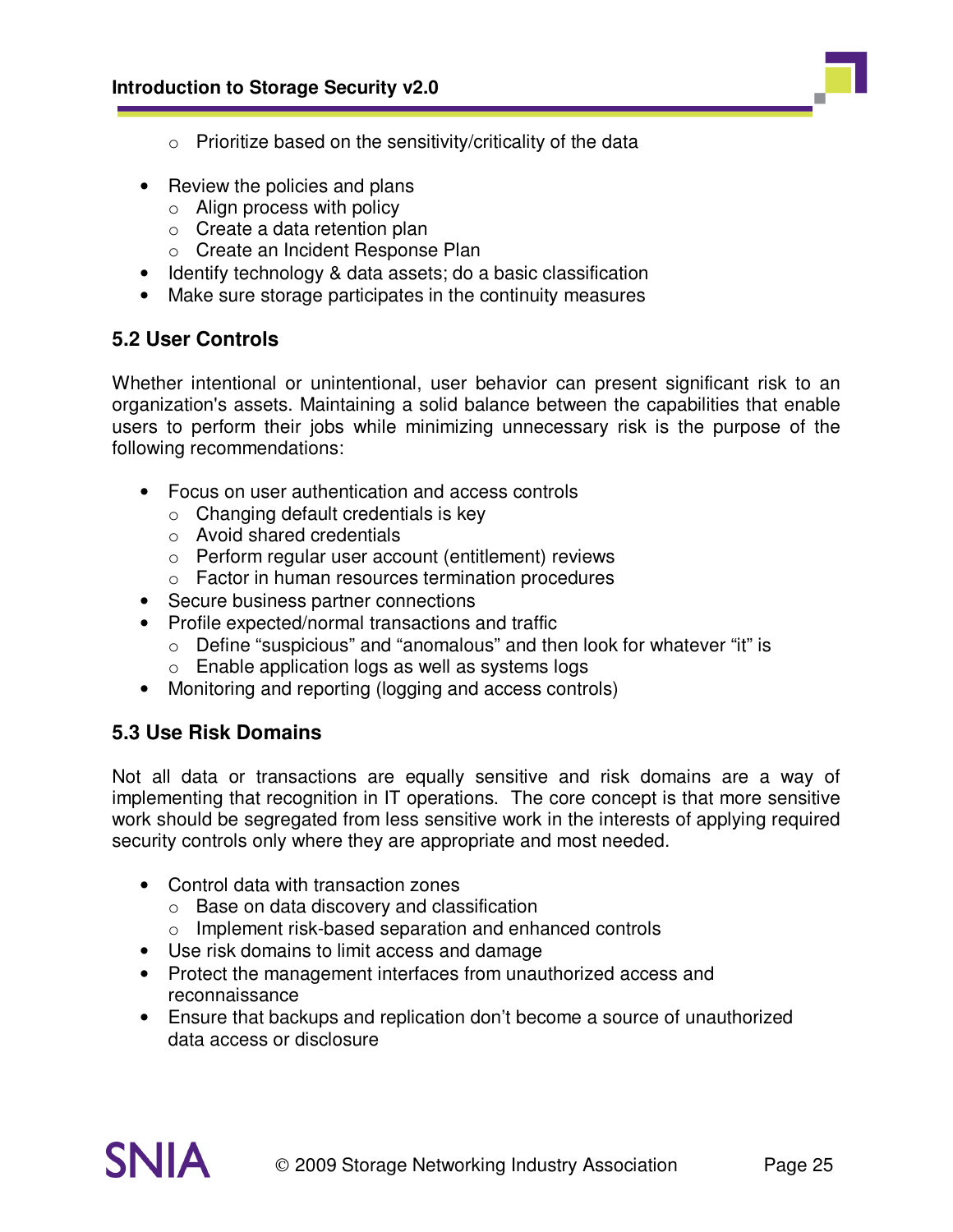

#### **5.4 Implement Essential Controls**

It is unlikely that any organization will be able to implement all security controls in one large security "death march". To use resources most efficiently, implement essential controls as quickly as possible and then enhance those controls (or add more resource intensive ones) in subsequent efforts.

- Achieve essential, and then worry about excellent
	- o Identify essential controls
	- $\circ$  Implementation across the organization without exception
	- o Employ smarter patch management strategies
- Understand the security posture of your storage systems/ecosystems and adjust appropriately
- Implement appropriate data protections (out-of-area disaster recovery, retention, WORM, archive)
- Sanitize media (overwriting or cryptographic) used to store sensitive data

## **6 Summary**

Storage networking, though a mature technology, is still new enough to not be "on the radar" of many security professionals and this introduction provides a high-level view of how storage security fits into the overall security program.

One of the most challenging aspects of information security lies in recognizing it as a journey not a destination. And although it's not always obvious, security is not solely a technology problem, but rather a people and process problem. As such, the nature of the threat is constantly evolving and adapting to counter efforts to protect assets. Constant vigilance is the only way to survive.

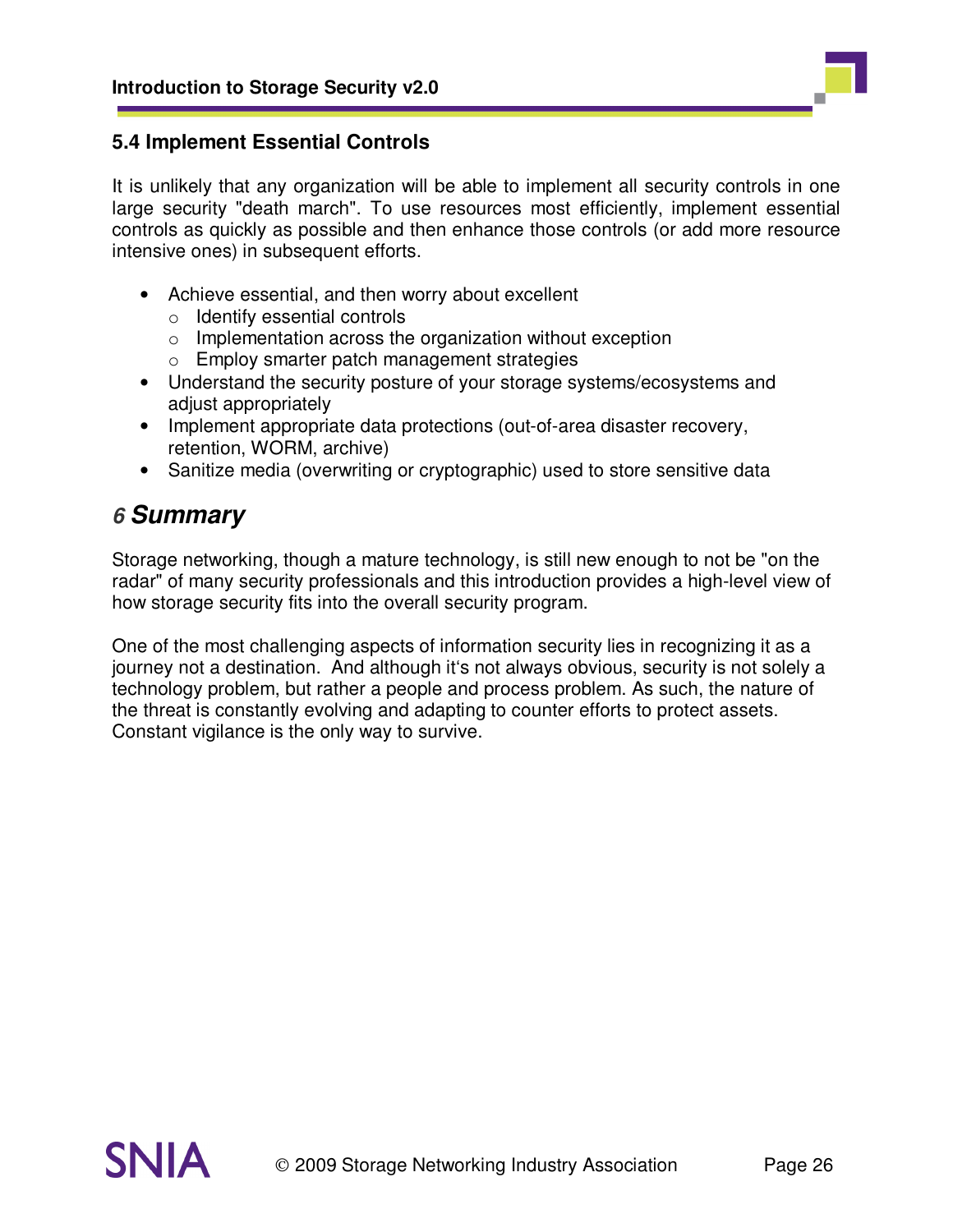

# **Appendix A – Acronyms and Abbreviations**

This appendix provides a complete list of the acronyms and abbreviations used in this document.

| <b>ARO</b>     | annualized rates of occurrence                            |
|----------------|-----------------------------------------------------------|
| <b>BCP</b>     | best current practice                                     |
| <b>CFR</b>     | U.S. Code of Federal Regulations                          |
| <b>CICA</b>    | Canadian Institute of Chartered Accountants               |
| <b>COBIT</b>   | Control Objectives for Information and related Technology |
| COSO           | Committee of Sponsoring Organizations                     |
| CSI            | <b>Computer Security Institute</b>                        |
| DR/BC          | disaster recovery/business continuity                     |
| <b>FBI</b>     | Federal Bureau of Investigation                           |
| <b>FCAS</b>    | fixed content-aware storage                               |
| <b>FFIEC</b>   | <b>Federal Financial Institutions Examination Council</b> |
| <b>HBA</b>     | host bus adapter                                          |
| <b>HR</b>      | human resources                                           |
| <b>IATF</b>    | <b>Information Assurance Technical Framework</b>          |
| <b>ICT</b>     | information and communications technology                 |
| <b>IEC</b>     | International Electrotechnical Commission                 |
| <b>ILM</b>     | information lifecycle management                          |
| <b>ISACA</b>   | Information Systems Audit and Control Association         |
| <b>ISO</b>     | International Organization for Standardization            |
| IT.            | information technology                                    |
| <b>ITGI</b>    | <b>IT Governance Institute</b>                            |
| <b>ITIL</b>    | Information Technology Infrastructure Library             |
| <b>LAN</b>     | local area network                                        |
| <b>MLS</b>     | multilevel security                                       |
| <b>NAS</b>     | network attached storage                                  |
| <b>NIST</b>    | National Institute of Standards and Technology            |
| <b>NSA</b>     | <b>National Security Agency</b>                           |
| <b>OGC</b>     | <b>Office of Government Commerce</b>                      |
| <b>OWASP</b>   | The Open Web Application Security Project                 |
| <b>PCI DSS</b> | Payment Card Industry Data Security Standard              |
| PII            | personally identifiable information                       |
| <b>SLE</b>     | single loss expectancies                                  |
| <b>SNIA</b>    | Storage Networking Industry Association                   |
| <b>SOX</b>     | Sarbanes-Oxley Act                                        |
| <b>TWG</b>     | technical work group                                      |
| <b>UK</b>      | <b>United Kingdom</b>                                     |
| <b>WAN</b>     | wide area network                                         |
| <b>WORM</b>    | write once read many                                      |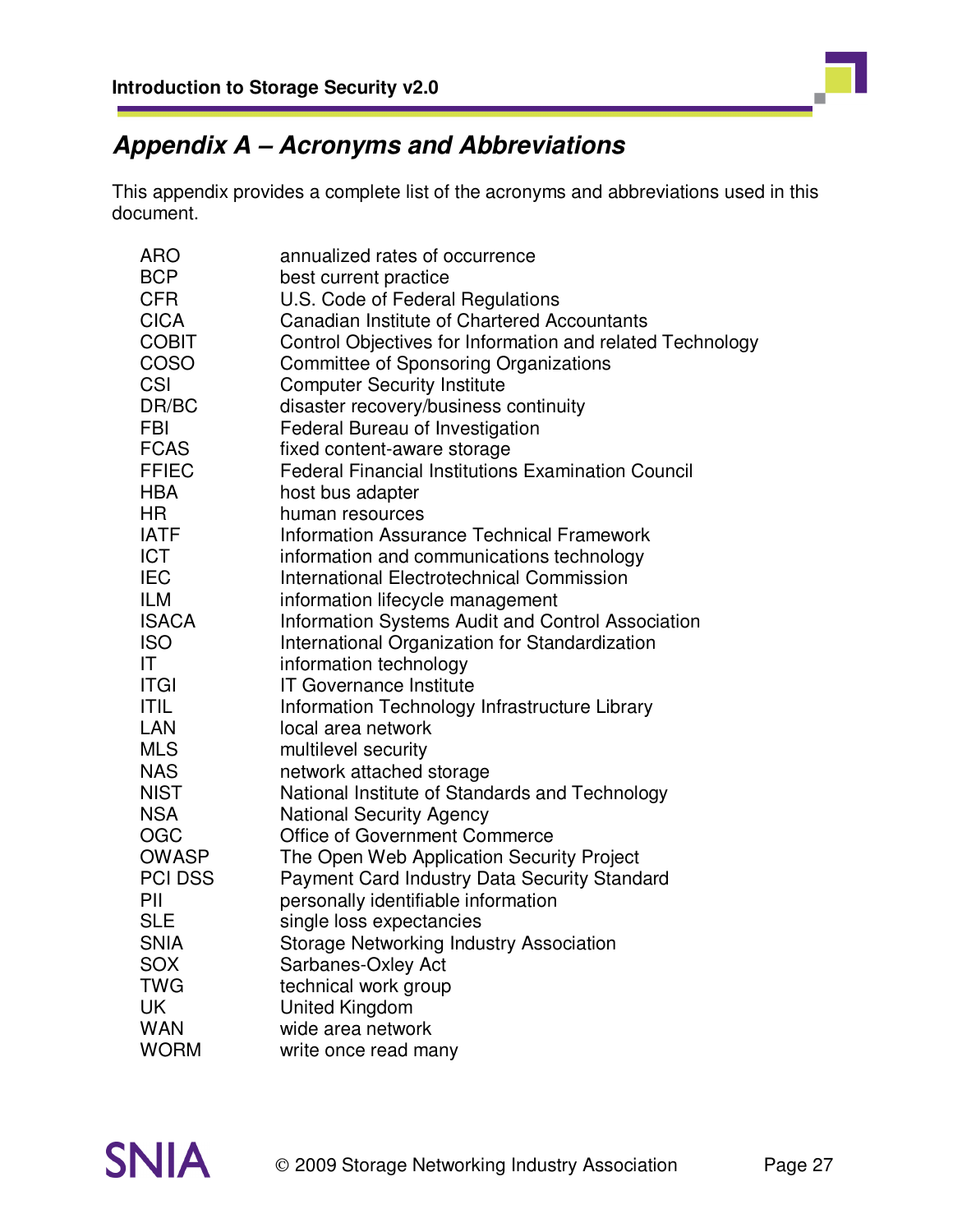

# **Appendix B – Additional Sources of Information**

This appendix provides a complete list of the documents and standards that were consulted and/or used in the production of these best current practices.

- BITS, BITS Framework for Managing Technology Risk for IT Service Provider Relationships, Version II, November 2003, http://www.bits.org/downloads/Publications%20Page/bits2003framework.pdf
- Common Criteria, Version 3.1R3, Common Criteria of Information Technology Evaluation, Part 1, http://www.commoncriteriaportal.org/thecc.html
- Computer Security Institute (CSI), 2008 CSI Computer Crime & Security Survey, Robert Richardson, 2008, http://www.GoCSI.com
- Committee of Sponsoring Organizations (COSO) of the Treadway Commission, Enterprise Risk Management — Integrated Framework, 2004, http://www.coso.org/
- Federal Financial Institutions Examination Council (FFIEC), IT Examination Handbook – Information Security, July 2006, http://www.ffiec.gov
- Information Security Forum (ISF), The Standard of Good Practice for Information Security, 2007, https://www.isfsecuritystandard.com
- Information Security Management Handbook, 5<sup>th</sup> Edition, Edited by Tipton & Krause, Auerbach Publications, January 2004
- Information Systems Audit and Control Foundation, IT Governance Institute, COBIT: Control Objectives for Information and related Technology, 4.1, 2007, http://www.isaca.org
- Information Systems Audit and Control Association (ISACA), IS Standards, Guidelines, and Procedures for Auditing and Control Professionals, © 2009, 15 May 2009, http://www.isaca.org
- ISO/IEC 27001:2005 Information technology -- Security techniques -- Information security management systems - Requirements, http://webstore.ansi.org/
- ISO/IEC 27002:2005 Information Technology–Security Techniques–Code of Practice for Information Security Management, http://webstore.ansi.org/
- ISO/IEC 27005:2008 Information technology -- Security techniques Information Security Risk Management, http://webstore.ansi.org/
- National Institute of Standards and Technology (NIST), Special Publication 800- 53, Recommended Security Controls for Federal Information Systems, http://csrc.nist.gov/publications/PubsSPs.html
- NSA Information Assurance Technical Framework (IATF), Version 3.1, http://www.iacf.gov/iacf/documents/framework\_3-1/index.cfm
- The Open Web Application Security Project (OWASP), OWASP Top Ten Most Critical Web Application Security Vulnerabilities, http://www.owasp.org
- Payment Card Industry (PCI) Security Standards Council, Payment Card Industry (PCI) Data Security Standard – Requirements and Security Assessment Procedures, Version 1.2.1, July 2009, https://www.pcisecuritystandards.org/security\_standards/pci\_dss.shtml
- Sarbanes-Oxley Act of 2002, Section 802

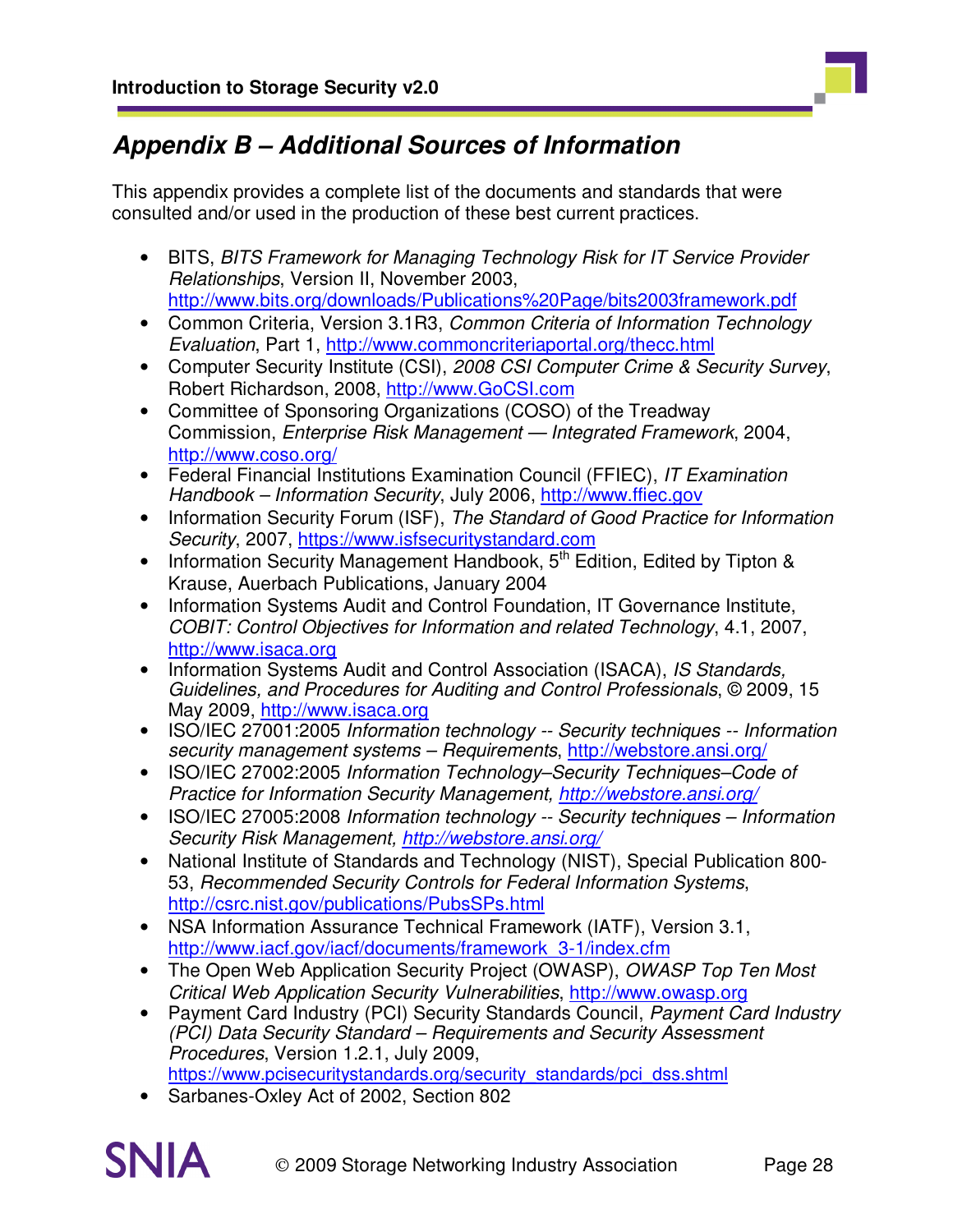

- Storage Networking Industry Association, Technical Proposal, Storage Security Best Current Practices (BCPs) v2.1.0, http://www.snia.org/forums/ssif/programs/best\_practices/
- Storage Networking Industry Association, Storage Security: The SNIA Technical Tutorial, Roger Cummings, Hugo Fruehauf, Storage Networking Industry Association, 2004, http://www.snia.org/education/storage\_networking\_primer/storage\_security/
- Storage Networking Industry Association, Storage Security Professional's Guide to Skills and Knowledge – Version 1.0, Eric Hibbard, Richard Austin, Storage Networking Industry Association, 2008, http://www.snia.org/forums/ssif/
- Storage Network Industry Association, Audit Logging for Storage, http://www.snia.org/ssif/about/documents
- Storage Network Industry Association, Storage Dictionary, http://www.snia.org/education/dictionary
- U.S. Code of Federal Regulations (CFR) Title 45 Parts 160, 162, and 164; Health Insurance Reform: Security Standards
- Verizon Business RISK Team, 2009 Data Breach Investigations Report, 2009, http://www.verizonbusiness.com/resources/security/reports/2009\_databreach\_rp. pdf

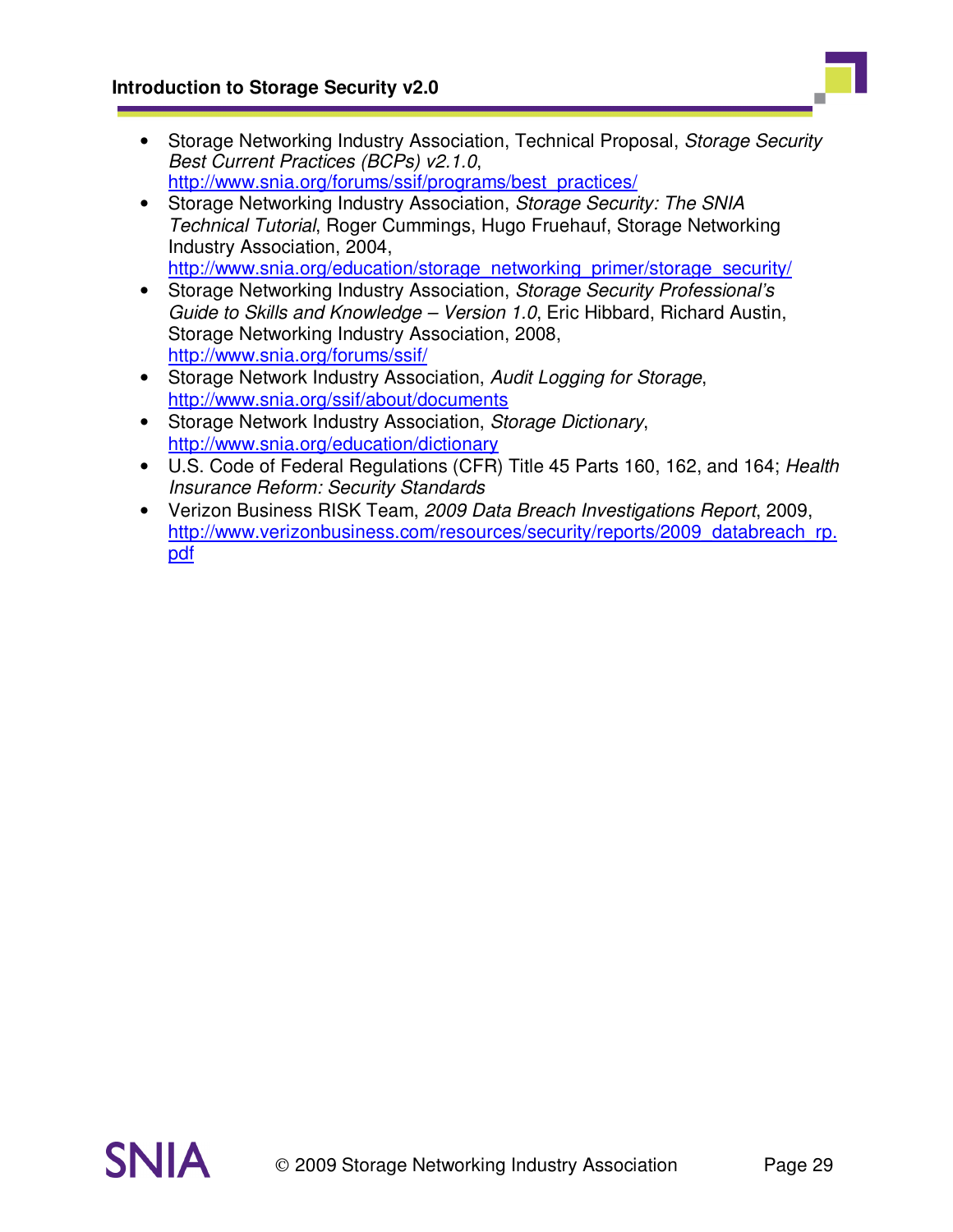

# **About the Author(s)**

### **Eric A. Hibbard**

Mr. Hibbard is the Chief Technology Officer Security & Privacy for Hitachi Data Systems where he is responsible for developing and leading the execution of the company's storage security strategy and serves as the principle storage security architect. He has significant experience architecting complex ICT and security infrastructures for large enterprises. Prior to joining HDS, he held key technology positions within government (DoD, NASA, DoE), academia (University of California at Lawrence Berkeley National Laboratory), and industry (Raytheon and QSS Group). In addition, Mr. Hibbard holds a unique combination of security (CISSP, ISSAP, ISSMP, and  $ISSEP$  from  $ISC^2$ ), IS auditing (CISA from ISACA), and storage (SCP and SCSE from SNIA) certifications. He is currently the Chair of the SNIA Security Technical Working Group, the International Representative for INCITS/CS1 (Cyber Security), the Vice Chair of the American Bar Association – SciTech Law – eDiscovery & Digital Evidence Committee, Vice Chair of the IEEE Information Assurance Standards Committee (IASC), and the Vice Chair of the IEEE P1619 (Security in Storage Work Group) as well as a member/participant of INCITS/T11 (Fibre Channel Interfaces), IETF, W3C, the IEEE-USA Critical Infrastructure Protection Committee (CIPC), the Distributed Management Task Force (DMTF), and the Trusted Computing Group (TCG).

## **Richard Austin**

Richard is a 30+ year veteran of the IT industry in positions ranging from software developer to security architect. Before beginning a career as an independent consultant, he was focused on technology and processes for successfully protecting the 14PB storage area network infrastructure within the global IT organization of a Fortune 25 company. He earned a MS degree with a concentration in information security from Kennesaw State University, a DHS/NSA recognized National Center of Academic Excellence in Information Assurance Education, and serves as a part-time faculty in their CSIS department where he teaches in the Information Security and Assurance program. He holds the CISSP certification and is an active member of SNIA's Security Technical Working Group. He is a Senior Member of both the IEEE and ACM and also belongs to the IEEE Computer Society, CSI, HTCIA, and ISSA (where he also serves on their international ethics committee). He is a published author and frequently writes and presents on storage networking security, ethics and digital forensics.

> **Many thanks to the following individuals for their contributions to this whitepaper.**

Andrew Nielsen, CISSP, CISA Roger Cummings **La rry Hofer CISSP Ray Kaplan, CISSP Phil Huml Vinodraj Daniel**